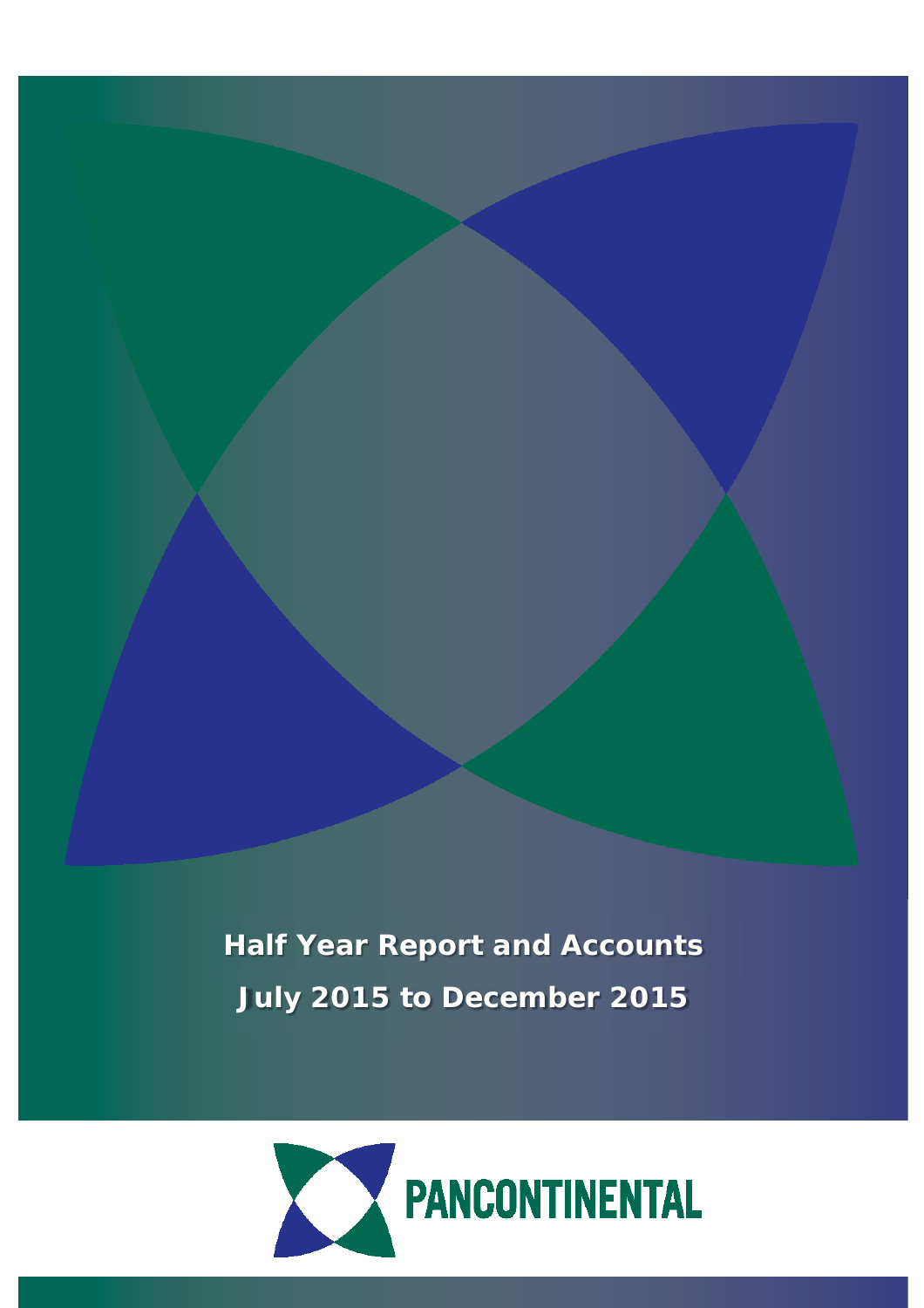# **ABN 95 003 029 543**

# **Directors**

**Company Secretary** 

Vesna Petrovic

# **Registered Office**

Level One, 10 Ord Street West Perth WA 6005 Telephone: +61 8 6363 7090 Fax: +61 8 6363 7099

# **Share Register**

Advanced Share Registry Services PO Box 1156 Nedlands WA 6909 Telephone: +61 8 9389 8033

# **Auditors**

Rothsay Chartered Accountants Level 1, Lincoln House 4 Ventnor Avenue West Perth WA 6005

# **Internet Address & Contact**

www.pancon.com.au info@pancon.com.au

# **ASX Code**

PCL

**This interim financial report does not include all the notes of the type normally included in an annual financial report. Accordingly, this report is to be read in conjunction with the Annual Report for the year ended 30 June 2015 and any public announcements made by Pancontinental Oil & Gas NL during the Half Year in accordance with the continuous disclosure requirements of the Corporations Act 2001.** 

# **Contents**

| Permit Schedule                   | 3  |
|-----------------------------------|----|
| Directors' Report                 | 4  |
| Directors' Declaration            | 13 |
| Independent Audit Report          | 14 |
| Statement of Comprehensive Income | 15 |
| Statement of Financial Position   | 16 |
| Statement of Changes in Equity    | 17 |
| Statement of Cash Flows           | 18 |
| Notes to the Financial Statements | 19 |

Henry David Kennedy (Non-Executive Chairman) Roy Barry Rushworth (Executive Director & Chief Executive Officer) Ernest Anthony Myers (Executive Finance Director)

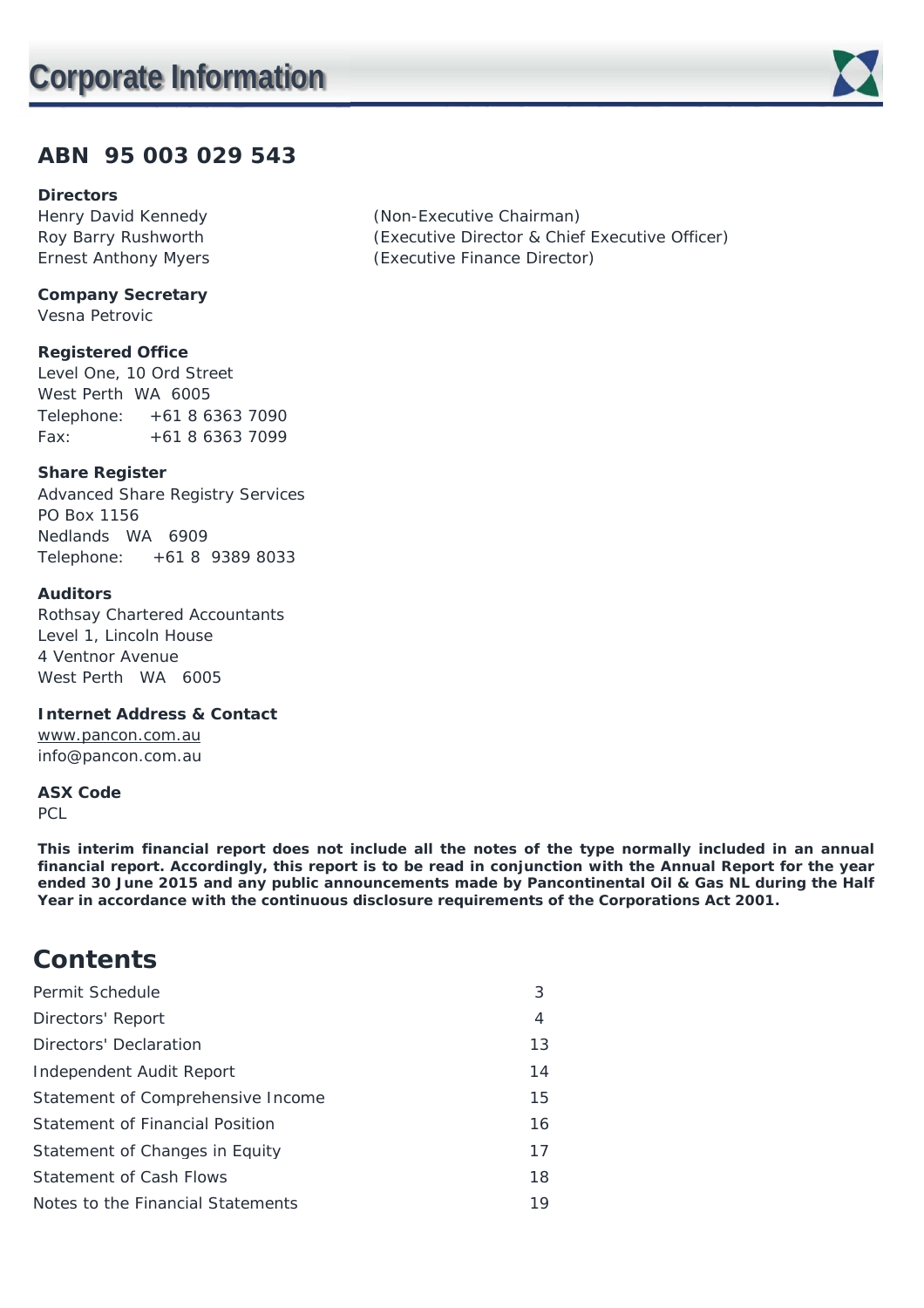

# **Namibia EL 0037 Kenya L6**

# **LOCATION:**

Walvis Basin, Offshore Namibia

# **PROJECT SIZE:**

17,295 square kilometres

# **JOINT VENTURE PARTNERS:**

Tullow Kudu Limited (Operator) 65.00%

Pancontinental Oil & Gas Group 30.00%

Paragon Oil & Gas (Pty) Ltd 5.00%

# **GEOLOGY:**

The central part of an oil – mature "Fairway" has been interpreted to extend through EL 0037. Pancontinental believes that EL 0037 covers one of the few areas where an oil generating "sweet spot" of oil prone source rocks are sufficiently buried to generate oil.

A number of slope and basin floor turbidite fans, forming very large Prospects and Leads, have been identified and mapped within the Fairway. The Prospects and Leads are closely associated with the interpreted oilgenerating source rocks.

# **LOCATION:**

Lamu Basin, Onshore /Offshore Kenya

# **PROJECT SIZE:**

5,010 square kilometres

# **JOINT VENTURE PARTNERS:**

### **Offshore**

FAR Limited (Operator) 60.00%

Pancontinental Oil & Gas Group 40.00%

# **Onshore**

Milio International Group (Operator)\* 60.00%

Pancontinental Oil & Gas Group 16.00%

FAR Limited 24.00%

\*after earn in

# **GEOLOGY:**

A deep central graben in this area is considered to be an oil and gas "source kitchen" and potential hydrocarbon trapping prospects have been identified adjacent to the area.

The Kifaru Prospect and Kifaru West Prospect are interpreted to be large stacked Miocene reefs, with interpreted good lateral and top seals and close proximity to mature Eocene source rocks.

The Tembo Prospect is a large tilted fault block trap, with interpreted sandstone reservoirs at a number of levels.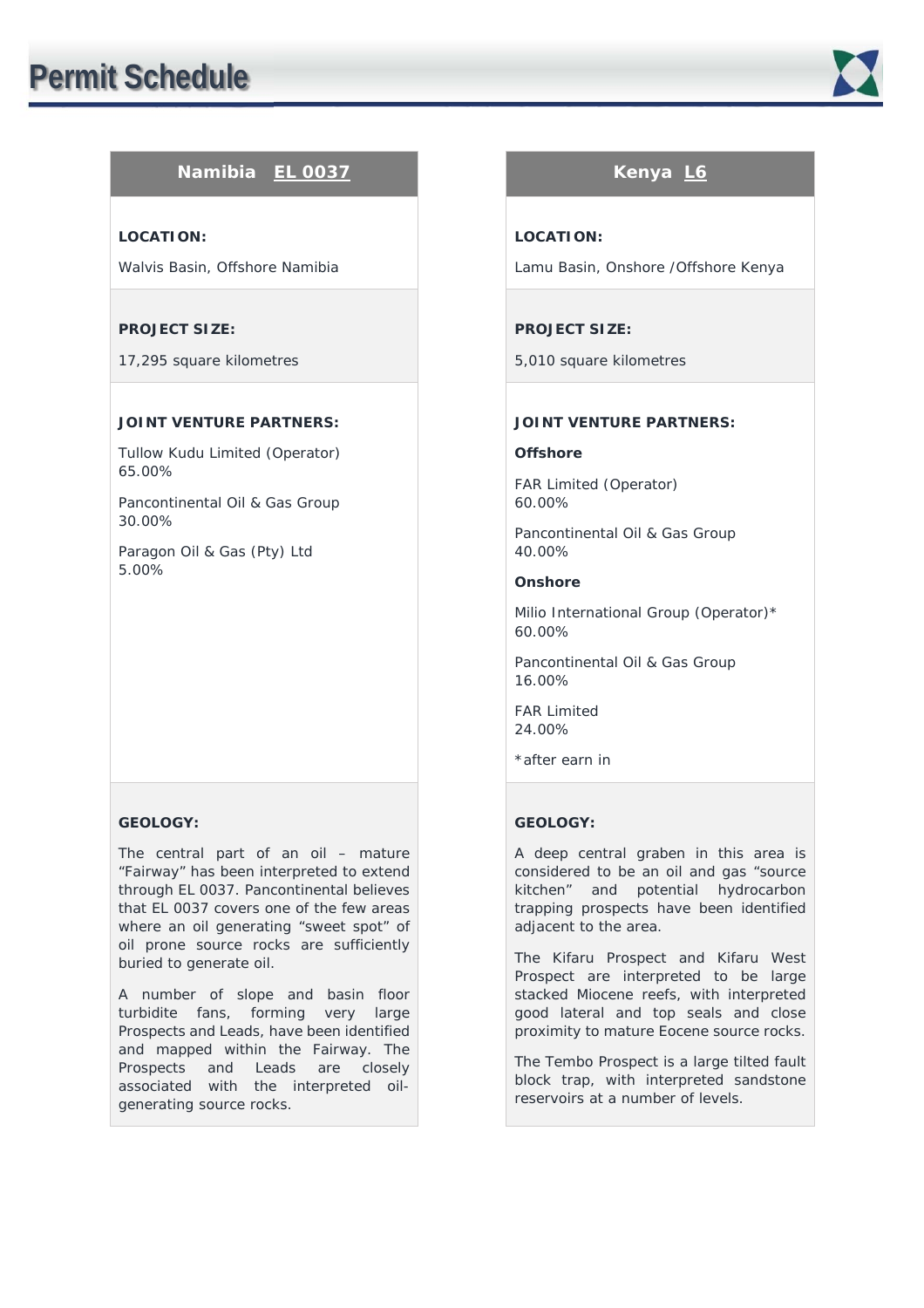# **Directors' Report**





The Directors present their report on the consolidated entity consisting of Pancontinental Oil & Gas NL ("Pancontinental" or the "Company") and the entities it controlled at the end of or during the half year ended 31 December 2015.

**DIRECTORS**<br>The names and details of the company's Directors in office during the half year and until the date of this report are as follows. Directors were in office for this entire period unless otherwise stated.

# **Names, qualifications, experience and special responsibilities**

**Henry David Kennedy** MA (Geology), SEG (Non-Executive Chairman)

Mr Kennedy is a Geologist with an extensive history in the Australian and New Zealand oil and gas industries. As Technical Director, Mr Kennedy led the establishment and development of a number of successful companies who were involved in numerous discoveries in Western Australia and New Zealand. Mr Kennedy has been a Director of Pancontinental since August 1999, with the Company benefiting from Mr Kennedy's broad knowledge base through ongoing support in achieving the Company's strategic goals.

Mr Kennedy is currently a Non-Executive Director of Norwest Energy NL (since April 1997) and was an East Africa Resources Limited Non-Executive Director (since March 2013) but resigned from the position in April 2015.

#### **Roy Barry Rushworth**, BSc (Executive Director, Chief Executive Officer)

Mr Rushworth is a Geologist with more than 30 years' experience in petroleum exploration. Commencing with positions in exploration operations, Mr Rushworth then accepted the role as Chief Geologist and Exploration Manager for an Australian listed company. The Company made a number of oil and gas finds during Mr Rushworth's leadership.

More recently for Pancontinental, Mr Rushworth has been responsible for identifying, negotiating and acquiring international new venture opportunities in Kenya, Namibia and elsewhere in Europe and Africa. In addition, he has a track record of working closely with international government bodies and attracting blue chip joint venture partners to Pancontinental's projects. Mr Rushworth has been a Director of Pancontinental since August 2005 and Chief Executive Officer since November 2008.

### **Ernest Anthony Myers** CPA (Executive Finance Director)

Mr Myers, an Accountant by profession, experienced many years in ASX listed companies from positions in senior management and executive capacities to board participation roles. During his career he has been instrumental in the capital raisings and financial management of these companies. With skills and knowledge gained from vast experiences in corporate, exploration and operational areas, Mr Myers has played a key role in maintaining the Company's financial stability. Mr Myers joined Pancontinental in March 2004 as Company Secretary and was appointed Finance Director in January 2009.

Mr Myers has been an alternate Director of East Africa Resources Limited since June 2010, although he resigned from the position during the financial year (April 2015).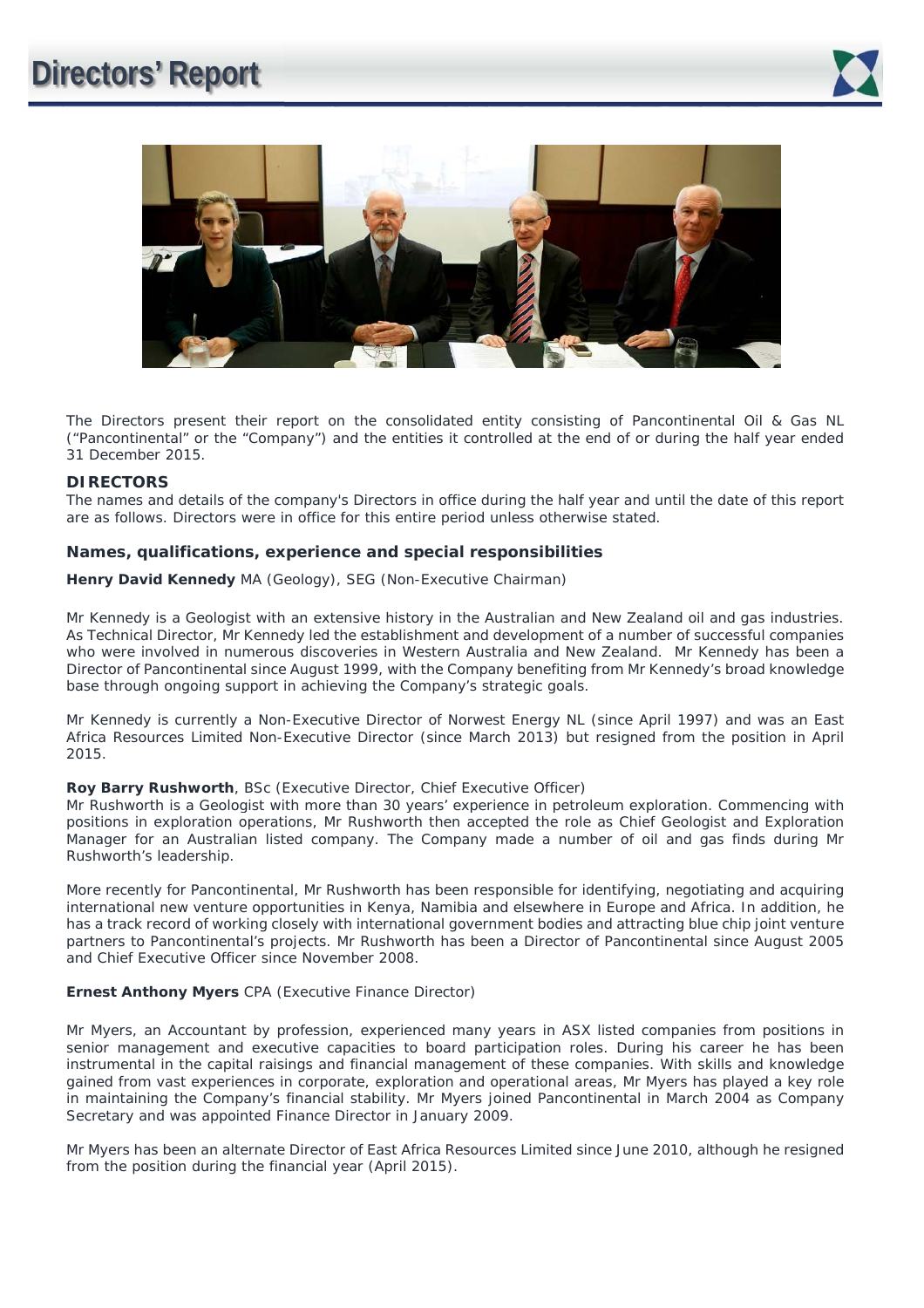**Anthony Robert Frederick Maslin** BBus (Independent Non-Executive Director)

Mr Maslin resigned as Independent Non-Executive Director during the half year.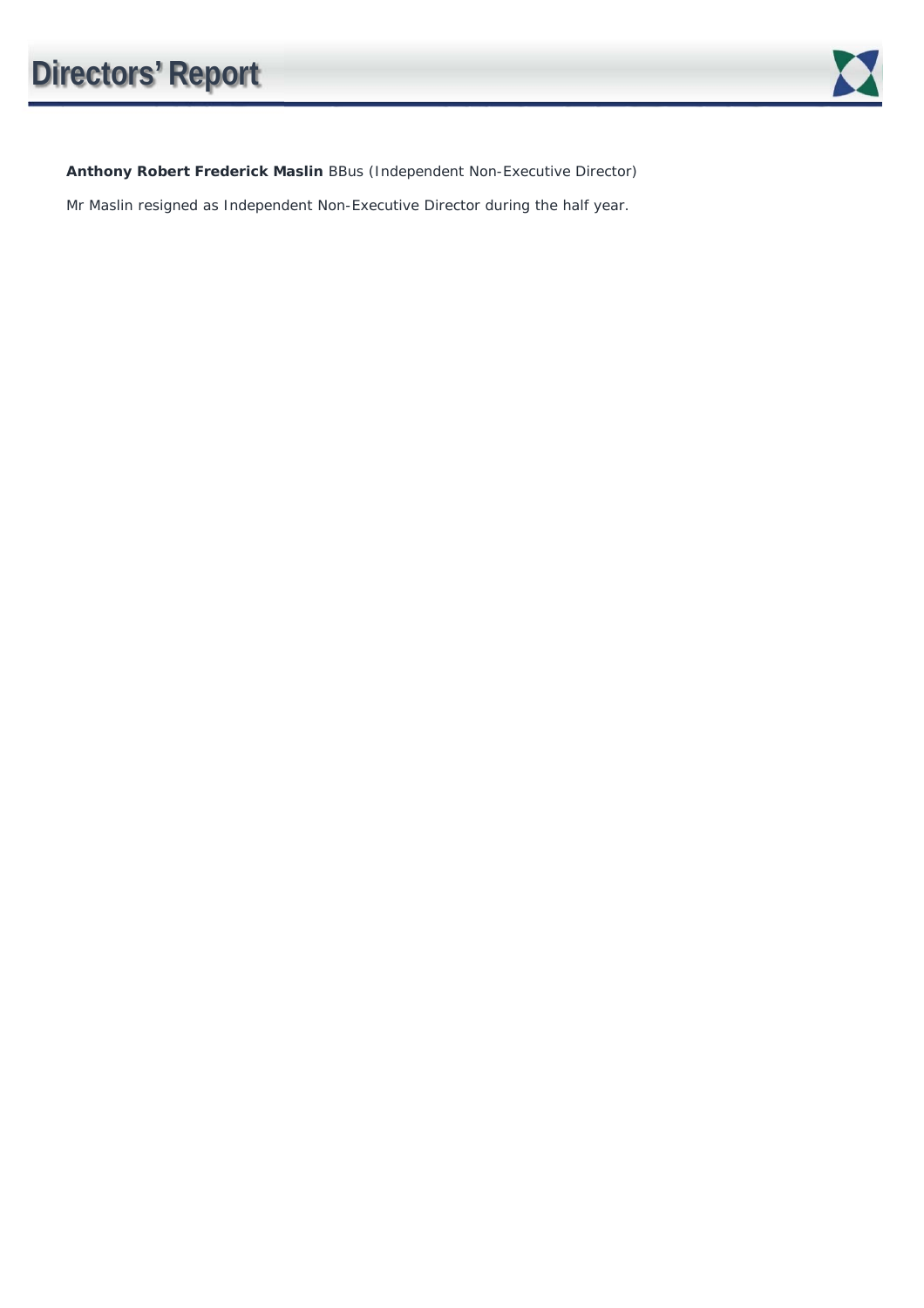

# **COMPANY SECRETARY**

# **Vesna Petrovic**, BComm, CPA

Mrs Petrovic is an Accountant who holds a Bachelor of Commerce, Major in Accounting and Business Law and has completed the Graduate Diploma in Applied Corporate Governance from the Governance Institute of Australia. Public listed company involvement, particularly those involved in the African continent, have provided Mrs Petrovic a base from which to contribute to the accounting and governance functions at Pancontinental. Mrs Petrovic was appointed Company Secretary in April 2010.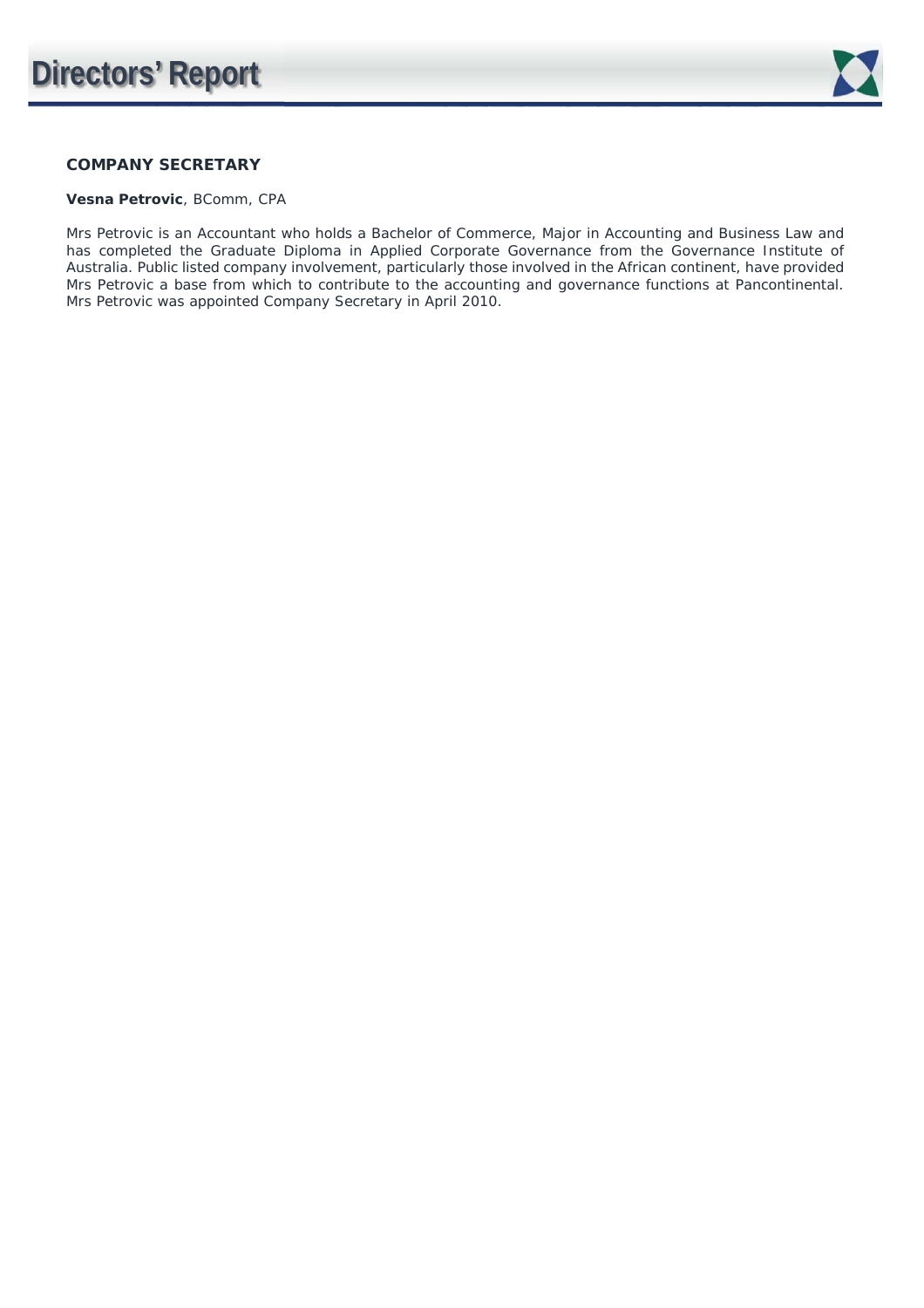

# **REVIEW AND RESULTS OF OPERATIONS**

The review of the consolidated entity's operations during the half year ended 31 December 2015 is as follows:

# **Financial**

| Revenue                                      | 11,571        |
|----------------------------------------------|---------------|
| Expenses                                     | (4, 769, 493) |
| Operating Profit / (Loss)                    | (4, 757, 922) |
| Income Tax                                   |               |
| Operating Profit /(Loss) for the half year * | (4.757.922)   |

| Revenue                                      | 11,571        |
|----------------------------------------------|---------------|
| Expenses                                     | (4, 769, 493) |
| Operating Profit /(Loss)                     | (4, 757, 922) |
| Income Tax                                   |               |
| Operating Profit /(Loss) for the half year * | (4, 757, 922) |
|                                              |               |

\* The operating loss includes a non-cash write off of previously incurred exploration expenditure of \$3,867,251. The write down in the carrying value of exploration expenditure reflects the current fall in prices and general industry conditions.

# **Review of Operations**

During the half year Pancontinental maintained its focus on oil and gas exploration in Namibia and Kenya.



# **Namibia**

Pancontinental's acreage in Namibia is located offshore in the Walvis Basin. The Company is eagerly anticipating the outcome of a drilling decision which is due to be made by operator Tullow Oil at the end of the next quarter.

# **Namibia Offshore EL 0037**

| Location:     | <b>Walvis Basin</b>                                                             |                           |
|---------------|---------------------------------------------------------------------------------|---------------------------|
| Project Size: | 17,295 square kilometres                                                        |                           |
| JV Partners:  | Tullow Kudu Limited (Operator)<br>Pancontinental<br>Paragon Oil & Gas (Pty) Ltd | 65.00%<br>30.00%<br>5.00% |

The Company's offshore acreage under Exploration Licence 0037 was awarded in 2011 to Pancontinental and its local partner Paragon Oil & Gas (Pty) Ltd. Detailed in house exploration studies produced positive results and as such Pancontinental approached its local partner to negotiate a deal where the Company would acquire an additional 10%. Armed with a strong 95% interest Pancontinental sought the expertise of a large company which would carry it through the next work programme phase.

In 2013, Tullow Kudu Limited, a subsidiary of Tullow Oil farmed into the exploration licence for 65% on the basis that the following exploration programme would be undertaken: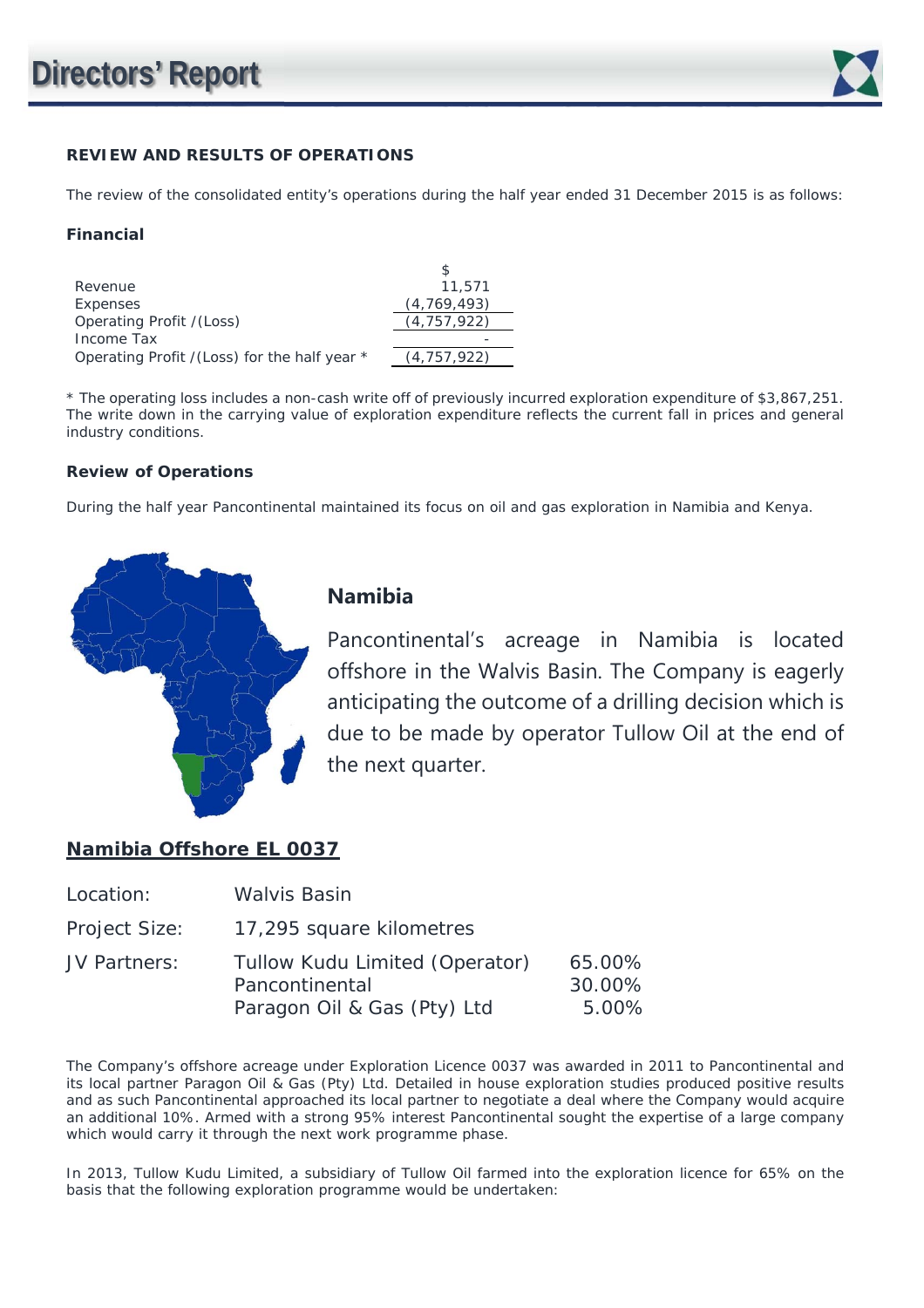

- 3,000 km2 of 3D seismic:
- 1,000 km of 2D seismic;
- Processing of the seismic acquisition data;
- Interpretation and mapping; and
- Drilling one exploration well.

To date, Tullow has fulfilled the above seismic obligations at a cost in excess of US \$34 million which has provided the joint venture with valuable information with regard to the geology in the area.

To retain its 65% interest Tullow must notify the joint venture by the end of March 2016 that it plans to proceed with drilling in the exploration permit. Should Tullow decide to pursue drilling in the offshore acreage, this will be a significant milestone for the Company and this frontier basin.



# Pancontinental's Offshore Namibian Exploration Licence

Pancontinental has estimated the Prospective Resource potential of the Prospects mapped to date using factors including estimates of the area of the Prospects, of to what level the Prospects may be oil filled, the thickness, geometry, porosity and net to gross factors of the potential reservoirs, oil saturations and commercial recovery factors. The estimates have been made on a deterministic basis and no probabilistic estimates or chances of drilling success have therefore been made in this case. Details of the Prospects and Leads mapped to date are as follows: (see Cautionary Statement below and Disclaimers).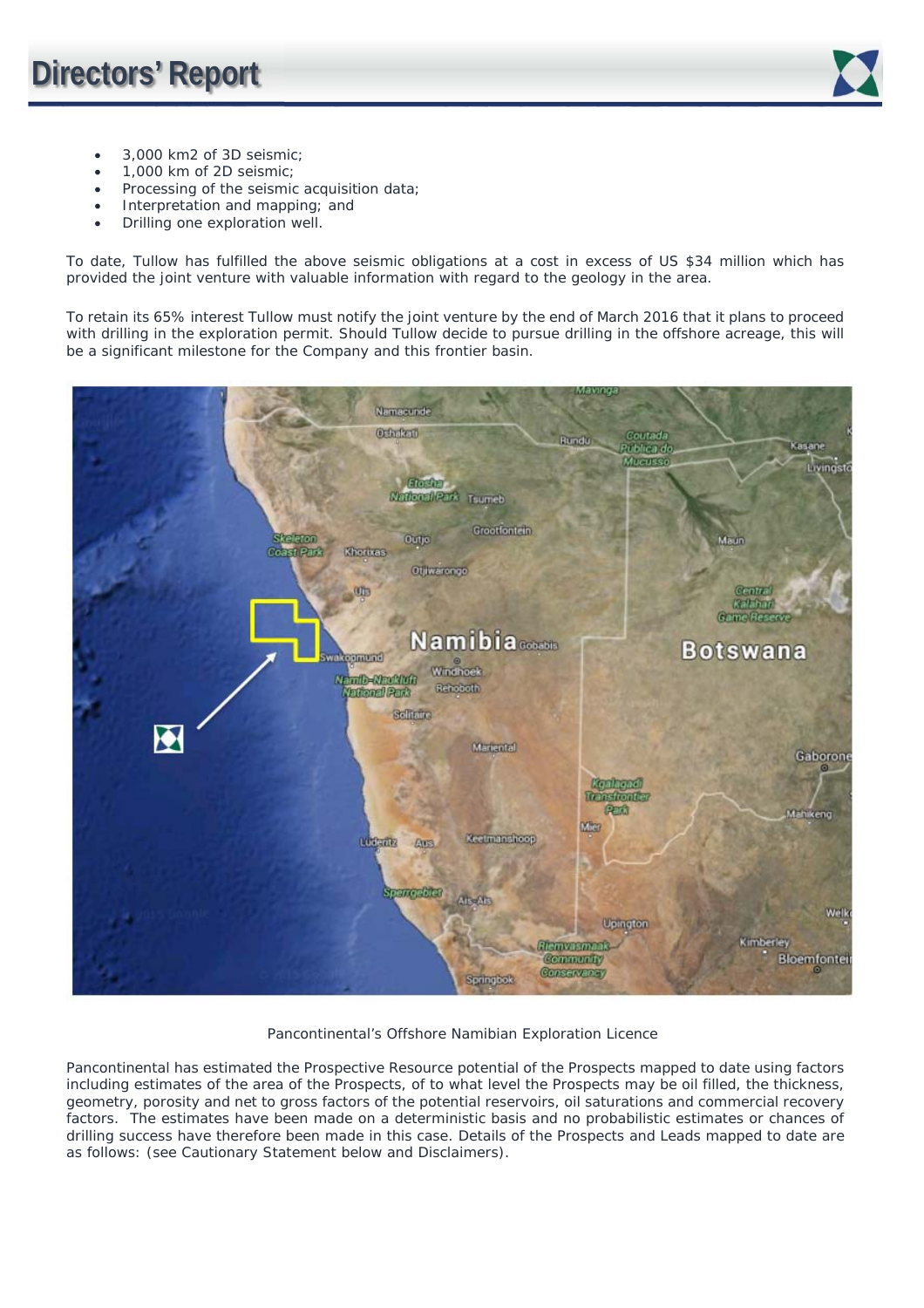

| <b>PROSPECT / LEAD</b>        | <b>STATUS</b>   | <b>AREA</b><br>(Sq Km) | <b>PROSPECTIVE</b><br><b>RESOURCE 100%</b><br>$(MmBbls)*$ | <b>NET TO</b><br>(MmBbls) | <b>NET</b><br><b>JOINT VENTURE PANCONTINENTAL</b><br><b>SHARE (MmBbls)</b> |
|-------------------------------|-----------------|------------------------|-----------------------------------------------------------|---------------------------|----------------------------------------------------------------------------|
| <b>Albatross</b>              | <b>Prospect</b> | 293                    | 349                                                       | 331.6                     | 99.5                                                                       |
| <b>Seagull &amp; Gannet S</b> | <b>Prospect</b> | 273                    | 338                                                       | 321.1                     | 96.3                                                                       |
| <b>Seagull &amp; Gannet N</b> | <b>Prospect</b> | 90                     | 104                                                       | 98.8                      | 29.6                                                                       |
| Cormorant                     | <b>Prospect</b> | 120                    | 124                                                       | 117.8                     | 35.3                                                                       |
| <b>Upper Fan 2</b>            | Lead            | 85                     |                                                           |                           |                                                                            |
| Lower Fan 3                   | Lead            | 352                    |                                                           |                           |                                                                            |
| Lower Fan 4                   | Lead            | 170                    |                                                           |                           |                                                                            |
| <b>TOTAL (Prospects Only)</b> |                 |                        | $915*$                                                    | 869.3                     | 260.7                                                                      |

Table of EL 0037 Prospects and Leads areas and Prospective Resource Volumes evaluated as at 28 September 2015

**Cautionary Statement** - The estimated quantities of petroleum that may potentially be recovered by the application of a future development project(s) relate to undiscovered accumulations. These estimates have both an associated risk of discovery and a risk of development. Further exploration appraisal and evaluation is required to determine the existence of a significant quantity of potentially moveable hydrocarbons.

# **DISCLAIMERS & NOTES- NAMIBIA**

# **Prospective Resource Estimates Cautionary Statement**

The estimated quantities of petroleum in this report that may potentially be recovered by the application of a future development project(s) relate to undiscovered accumulations. These estimates have both an associated risk of discovery and a risk of development. Further exploration appraisal and evaluation is required to determine the existence of a significant quantity of potentially moveable hydrocarbons.

# **Prospective Resources**

All Prospective Resource estimates in this report with regard to Namibian operations are prepared as of 28 September 2015. The estimates have been prepared in accordance with the definitions and guidelines set forth in the Petroleum Resource Management System 2007 approved by the Society of Petroleum Engineers and have been prepared using deterministic methods. Unless otherwise stated the estimates provided in this report are Best Estimates. The estimates are unrisked and have not been adjusted for an associated risk of discovery and risk of development. The 100% basis refers to the total resource while the Net to Pancontinental basis is adjusted for the Government Royalty of 5% under Production Sharing Contracts and Pancontinental's percentage entitlement under Joint Venture contracts.

Prospective Resources estimates in this report have been made by Pancontinental Oil & Gas and may be subject to revision if amendments to mapping or other factors necessitate such revision.

#### **Prospects and Leads**

The meanings of "Prospects" and "Leads" in this report are in accordance with the Petroleum Resource Management System 2007 approved by the Society of Petroleum Engineers. A Prospect is a project that is sufficiently well defined to represent a viable drilling target. A Lead is a project associated with a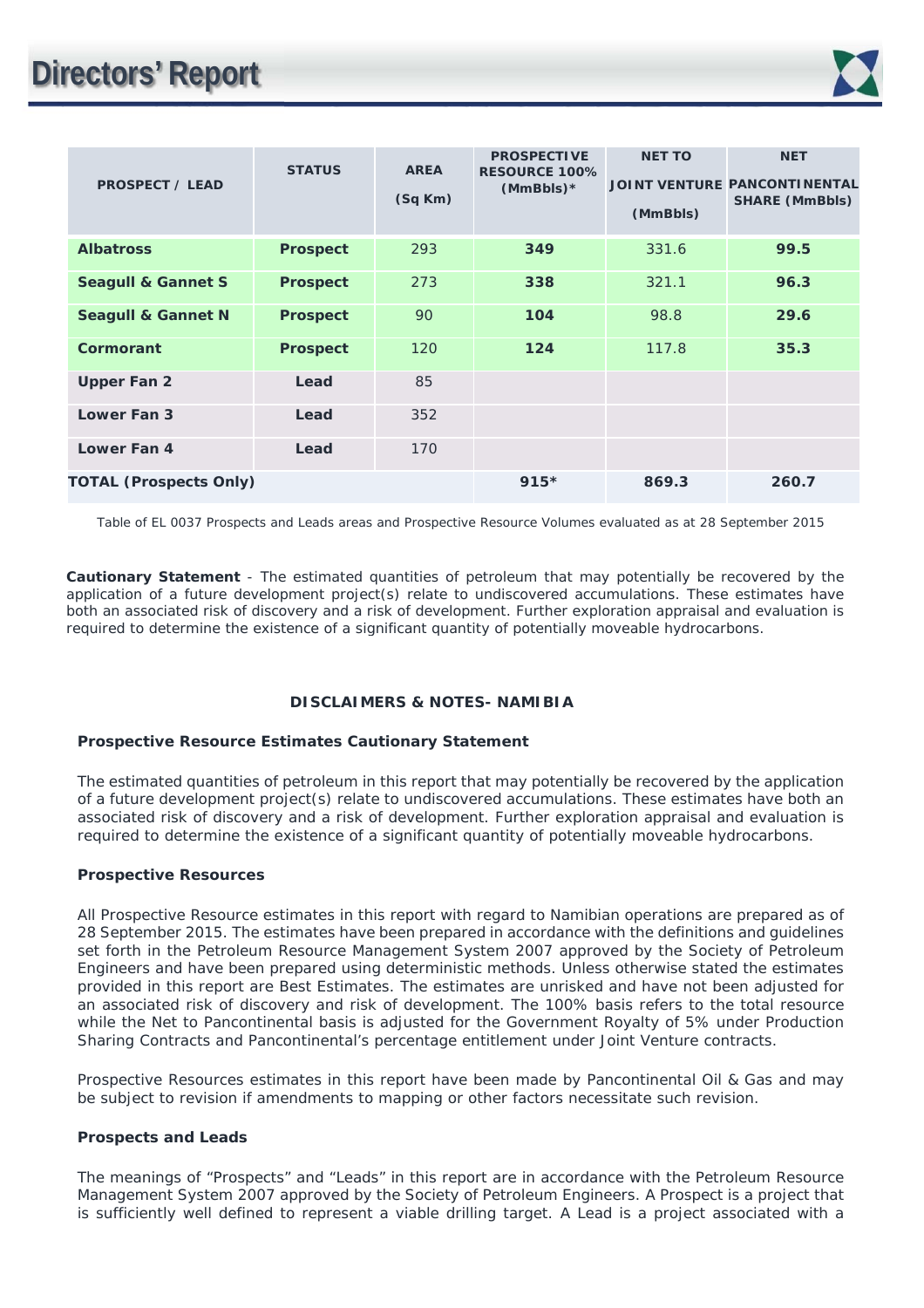

potential accumulation that is currently poorly defined and requires more data acquisition and / or evaluation to be classified as a Prospect.

# **Competent Person Statement Information**

The hydrocarbon resource estimates in this report have been prepared by Mr Roy Barry Rushworth the Chief Executive Officer and Executive Director of Pancontinental Oil & Gas NL. Mr Rushworth has more than 30 years' experience in practising petroleum geology and exploration management.

Mr Rushworth consents to the inclusion in this report of information relating to the hydrocarbon Prospective Resources in the form and context in which it appears.

# **Forward Looking Statements**

This document may include forward looking statements. Forward looking statements include, are not necessarily limited to, statements concerning Pancontinental's planned operation programme and other statements that are not historic facts. When used in this document, the words such as "could", "plan", "estimate", "expect", "intend", "may", "potential", "should" and similar expressions are forward looking statements. Although Pancontinental believes its expectations reflected in these are reasonable, such statements involve risks and uncertainties, and no assurance can be given that actual results will be consistent with these forward looking statements.



# **Kenya**

Pancontinental has been conducting exploration programmes in Kenya over the past decade. With two recent notable discoveries, the Company is now looking to achieving similar goals in its offshore acreage located in the prospective Lamu Basin.

# **Kenya Onshore/Offshore Block L6**

| Location:                      | Lamu Basin                                                             |                            |
|--------------------------------|------------------------------------------------------------------------|----------------------------|
| Project Size:                  | 5,010 square kilometres                                                |                            |
| JV Partners<br>Offshore:       | <b>FAR Limited (Operator)</b><br>Pancontinental                        | 60.00%<br>40.00%           |
| <b>JV Partners</b><br>Onshore: | Milio International (Operator)<br>Pancontinental<br><b>FAR Limited</b> | 60.00%<br>16.00%<br>24.00% |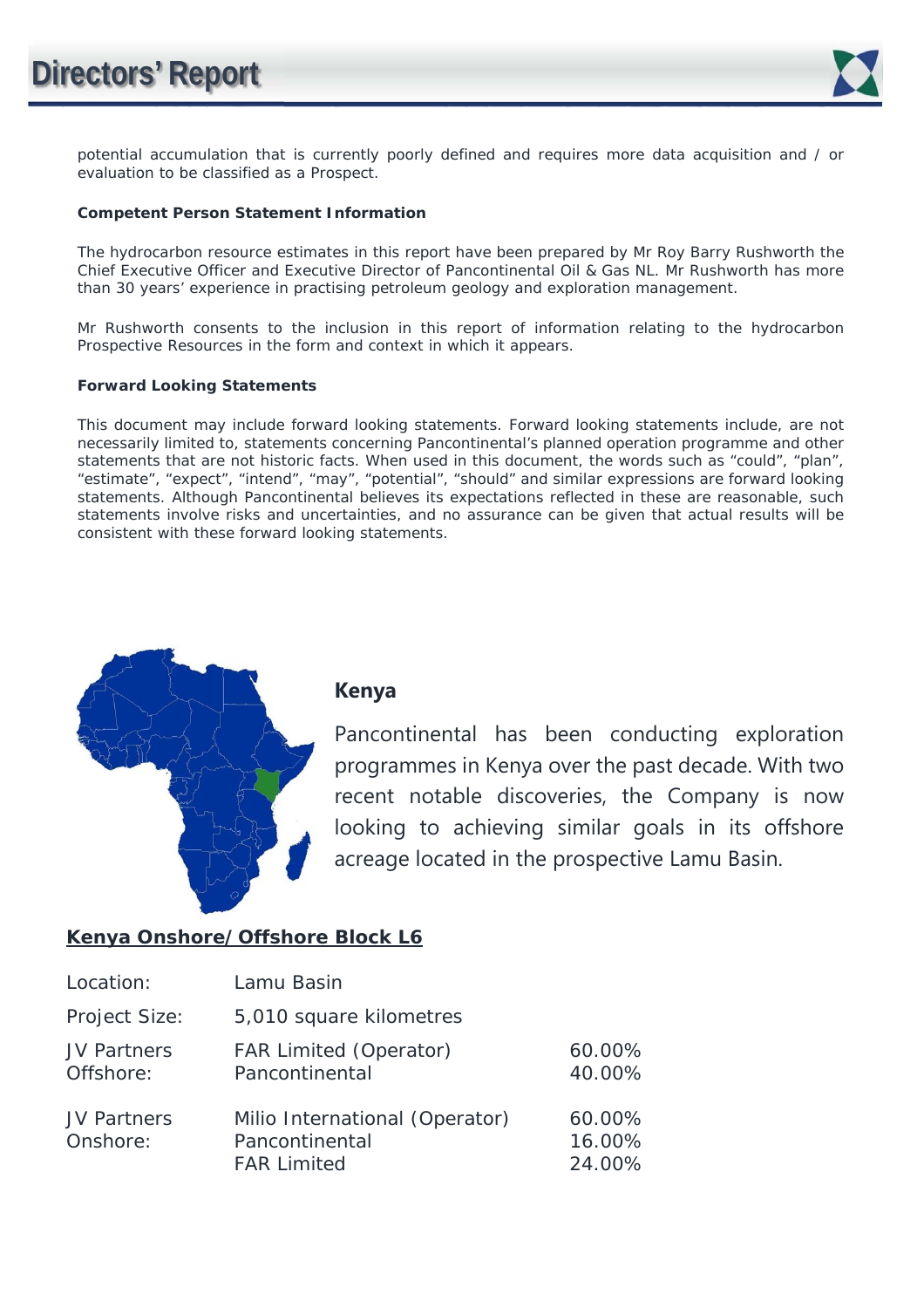

Pancontinental was an original applicant in the award of the Kenya L6 licence. The licence is located in the largest basin in Kenya; the Lamu Basin. The basin is the only one of the four basins in Kenya to span both the onshore and offshore. Historically it has been very prospective for the Company and its former joint ventures.

Exploration work programmes to date have been conducted on both the onshore and the offshore portions of the permit. These work programmes have uncovered the prospectivity of the area which is on-trend to the play opening Sunbird-1 oil discovery.

With proven working oil and gas systems, future exploration in the region has great upside potential. Operators of the offshore area are FAR Limited ("FAR") and Milio International ("Milio") operators of the onshore area. With experienced operators and a stake in a highly prospective exploration area, the Company looks forward to forthcoming exploration campaigns.



Pancontinental's Onshore and Offshore Kenyan Exploration Licence

Prospective resources within the permit are as follows: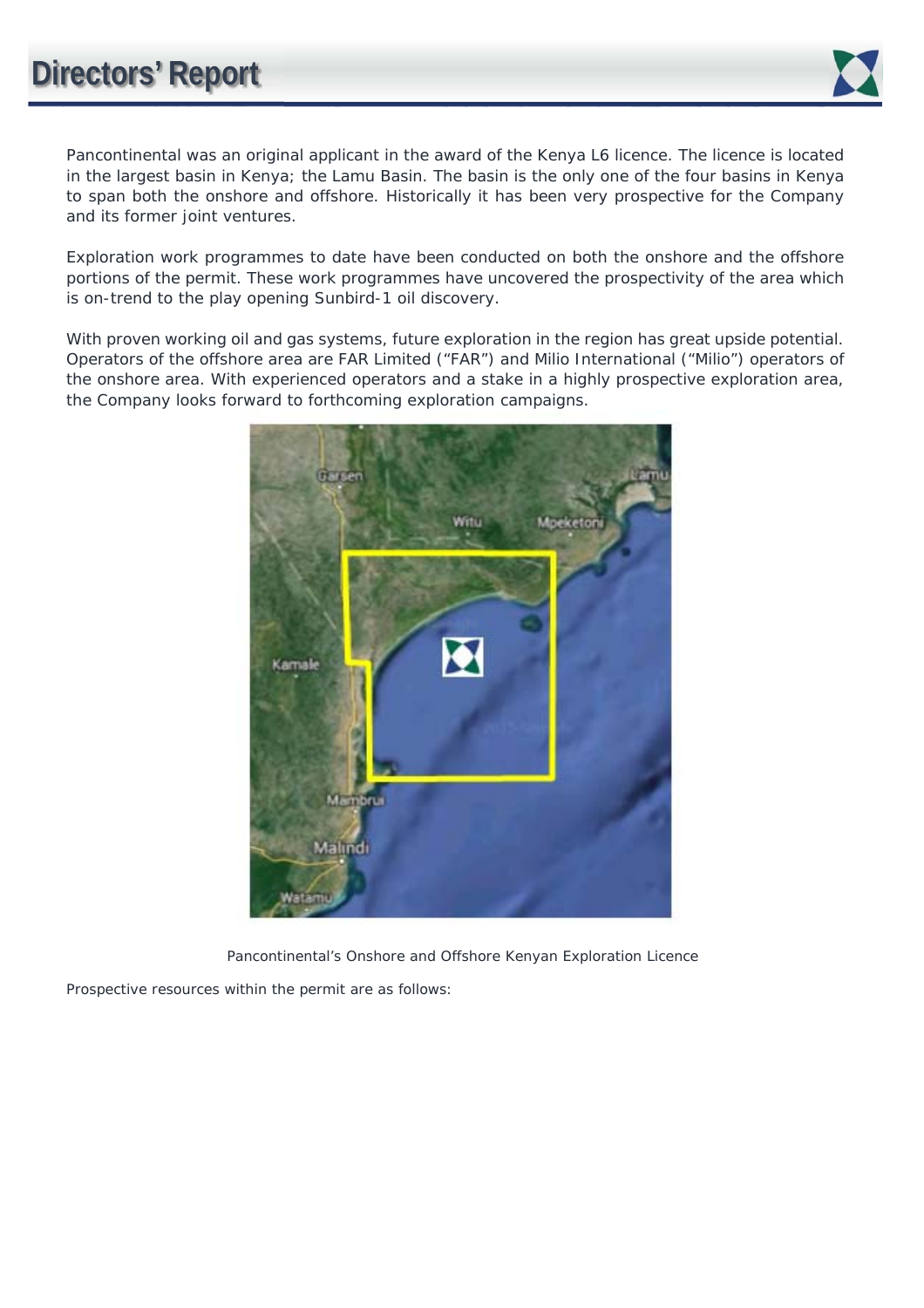

|                                 |                          | <b>Unrisked Prospective Resources</b> |                                             |              |                      |              |           |
|---------------------------------|--------------------------|---------------------------------------|---------------------------------------------|--------------|----------------------|--------------|-----------|
|                                 |                          |                                       | <b>Low Estimate</b><br><b>Best Estimate</b> |              | <b>High Estimate</b> |              |           |
| Prospect                        | Play                     | Oil (mmbbls)                          | Gas (bcf)                                   | Oil (mmbbls) | Gas (bcf)            | Oil (mmbbls) | Gas (bcf) |
| Prospects defined on 3D seismic |                          |                                       |                                             |              |                      |              |           |
| <b>Kifaru</b>                   | Miocene reef             | 34                                    | 104                                         | 178          | 517                  | 849          | 2,321     |
| <b>Kifaru West</b>              | Miocene reef             | 30                                    | 87                                          | 130          | 388                  | 545          | 1,579     |
| <b>Tembo</b>                    | Eocene clastics          | 91                                    | 227                                         | 327          | 807                  | 1,212        | 2,907     |
| Prospects defined on 2D seismic |                          |                                       |                                             |              |                      |              |           |
| 11 Prospects                    | Miocene reef             | 297                                   | 821                                         | 1,249        | 3,461                | 5,194        | 14,032    |
| <b>13 Prospects</b>             | Eocene clastics          | 451                                   | 1,287                                       | 1,743        | 4,515                | 6,582        | 16,132    |
| <b>6 Prospects</b>              | Late Cretaceous clastics | 21                                    | 101                                         | 126          | 547                  | 684          | 2,808     |
| <b>Total Gross</b>              |                          | 925                                   | 2,627                                       | 3,754        | 10,235               | 15,066       | 39,779    |

**Cautionary Statement** - The estimated quantities of petroleum that may potentially be recovered by the application of a future development project(s) relate to undiscovered accumulations. These estimates have both an associated risk of discovery and a risk of development. Further exploration appraisal and evaluation is required to determine the existence of a significant quantity of potentially moveable hydrocarbons. See Disclaimers and Notes for further details.

# **DISCLAIMERS & NOTES - KENYA**

In respect of the Competent Persons Statement regarding the information contained in preceding pages with regard to Kenya L6 resources, the reader is directed to the announcement of 27 February 2013 by FAR Limited.

# **Notes to the table**

1. The recoverable hydrocarbon volume estimates prepared by FAR Limited and stated in the table above have been prepared in accordance with the definitions and guidelines set forth in the Petroleum Resources Management System, 2007 approved by the Society of Petroleum Engineers.

2. The prospective resource estimates have been estimated using probabilistic methods and are dependent upon a hydrocarbon discovery being made.

3. The Low Estimates, Best Estimates and High Estimates represent respectively that there is a 90%, 50% and 10% probability that the actual resource volume will be in excess of these amounts.

4. The estimates for unrisked prospective resources have not been adjusted for both an associated chance of discovery and a chance of development.

5. The Gross (100% working interest) prospective resource estimates include Government share of production applicable under the Production Sharing Contract.

6. The estimates for unrisked Prospective Resources for Kenya Block L6 are reported in oil or gas. There is insufficient geological and engineering data to make an assessment as to the likely ratio of oil or gas in a given discovery in Kenya Block L6, hence the estimates provided are for either all oil or all gas. The oil and gas estimates reported should not be added together.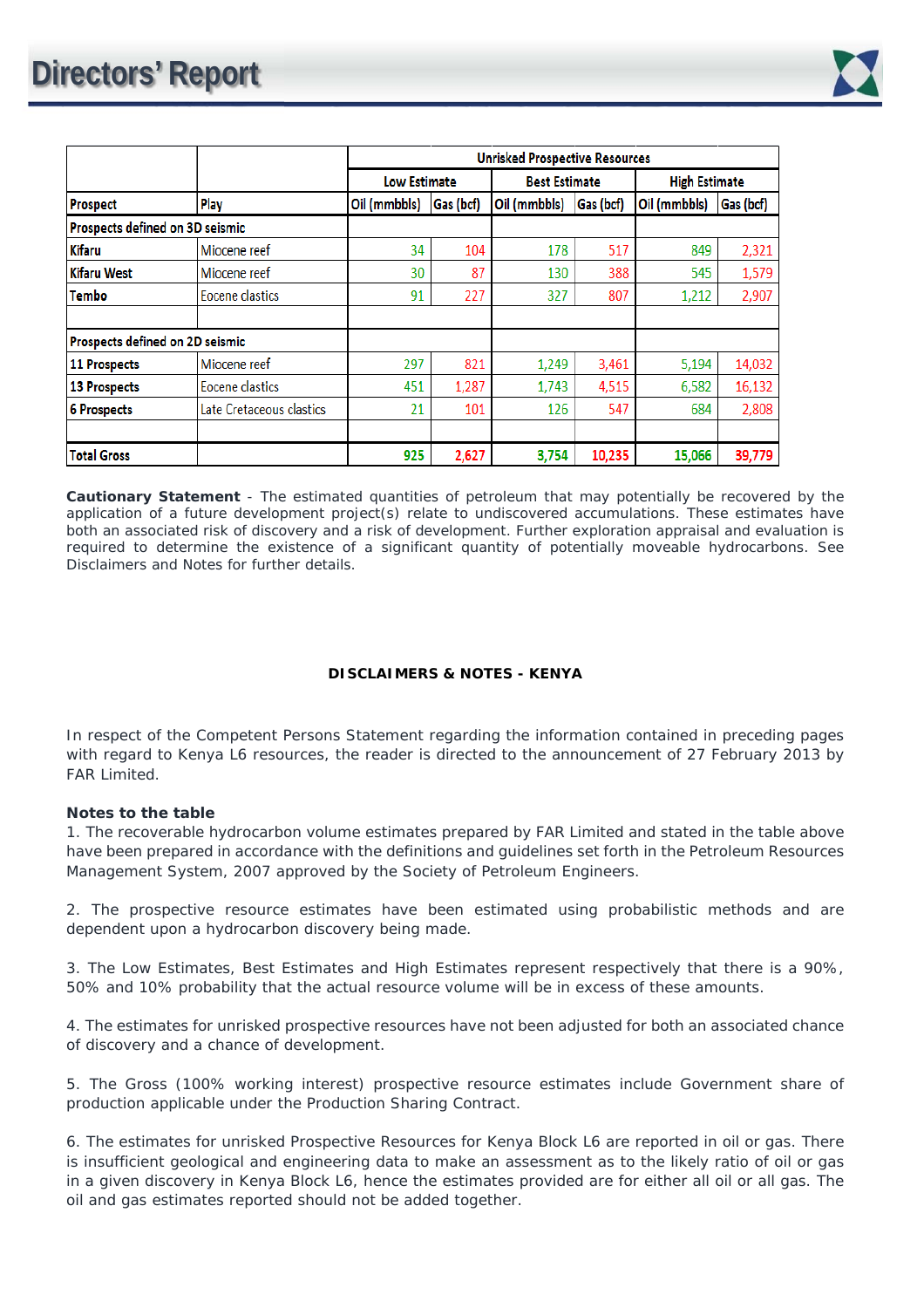

7. Prospective resources means those quantities of petroleum which are estimated, as of a given date to be potentially recoverable from undiscovered accumulations by application of future development projects. Prospective resources have both an associated chance of discovery and a chance of development.

- 8. bcf means Billion Cubic Feet of gas at standard temperature and pressure conditions.
- 9. mmbbls means Million Standard barrels of oil or condensate.



Since the downturn in the industry, the Company has focused on reducing all non-core corporate expenditure. A detailed review of the corporate costs was undertaken and new terms sought where possible enabling the Company to preserve cash resources wherever possible.

During the half year, Pancontinental conducted fundraising via the following mechanisms:

- 1) Before the end of the half year, the Company successfully placed shares to sophisticated and professional investors for AU \$738,000;
- 2) Post half year end, a general meeting was conducted where shareholders approved the participation of directors in a placement on the same conditions as sophisticated and professional investors. This placement raised AU \$500,000; and
- 3) Also post half year end, a Share Purchase Plan was offered to existing shareholders so that the fundraising would be fair to all stakeholders. The Share Purchase Plan successfully raised AU \$286,000 with positive feedback from shareholders.

# **CHANGES IN STATE OF AFFAIRS**

During the half year ended 31 December 2015, there were no significant change in the entity's state of affairs other than that referred to in the Half Year Financial Statements of Notes thereto.

This report is made in accordance with a resolution of the Directors.

EA Myers Finance Director PERTH, 22 February 2016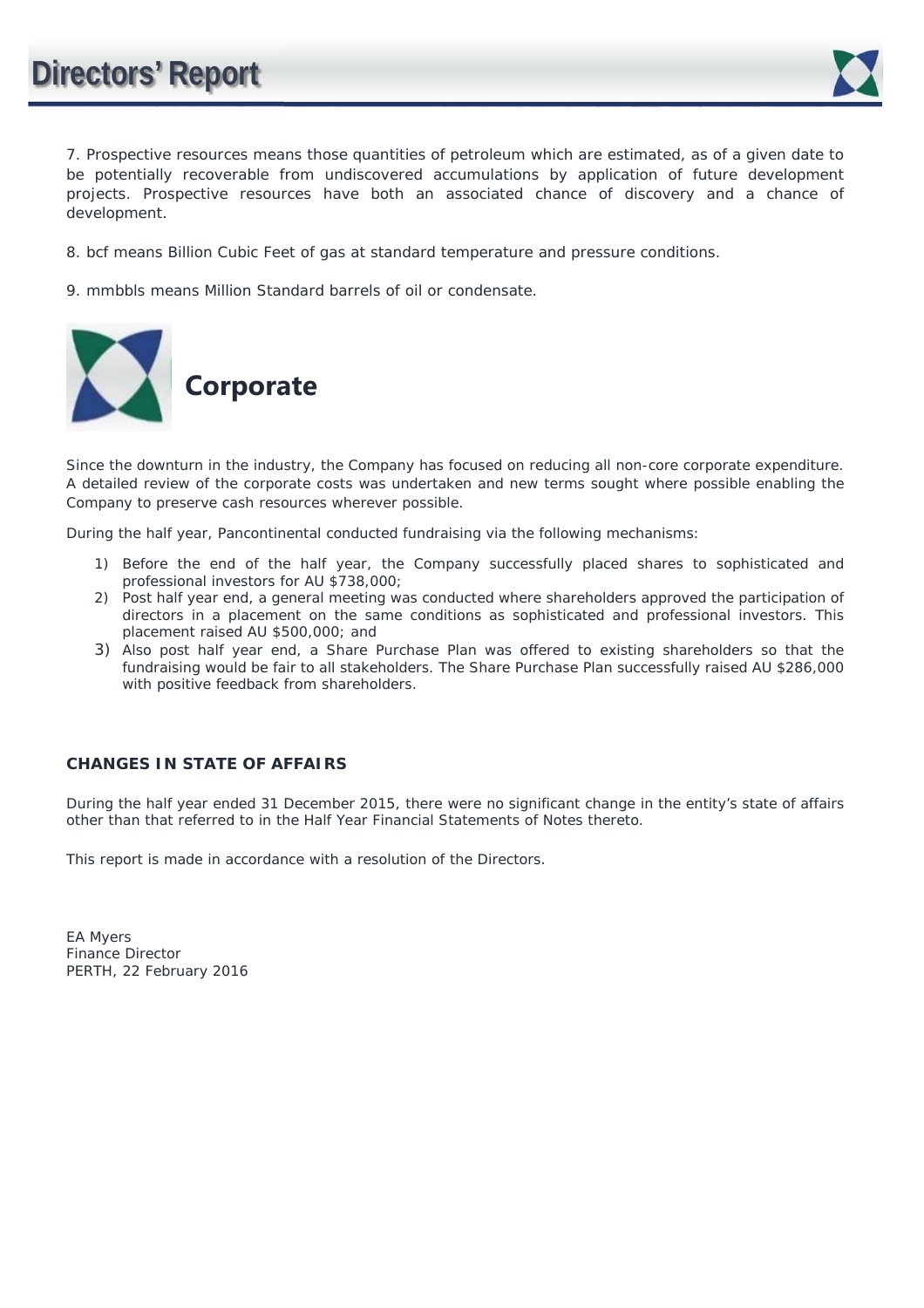

# **AUDITOR INDEPENDENCE**

The Directors received the following declaration from the auditor of Pancontinental Oil & Gas NL:

# **Auditor's Independence Declaration to the Directors of Pancontinental Oil & Gas NL**

In accordance with Section 307C of the Corporations Act 2001 (the "Act") I hereby declare that to the best of my knowledge and belief there have been:

- i) no contraventions of the auditor independence requirements of the Act in relation to the audit review of the 31 December 2015 half year financial statements; and
- ii) no contraventions of any applicable code of professional conduct in relation to the audit.

Mr Rolf Garda

Lead Auditor

Rothsay Chartered Accountants

22 February 2016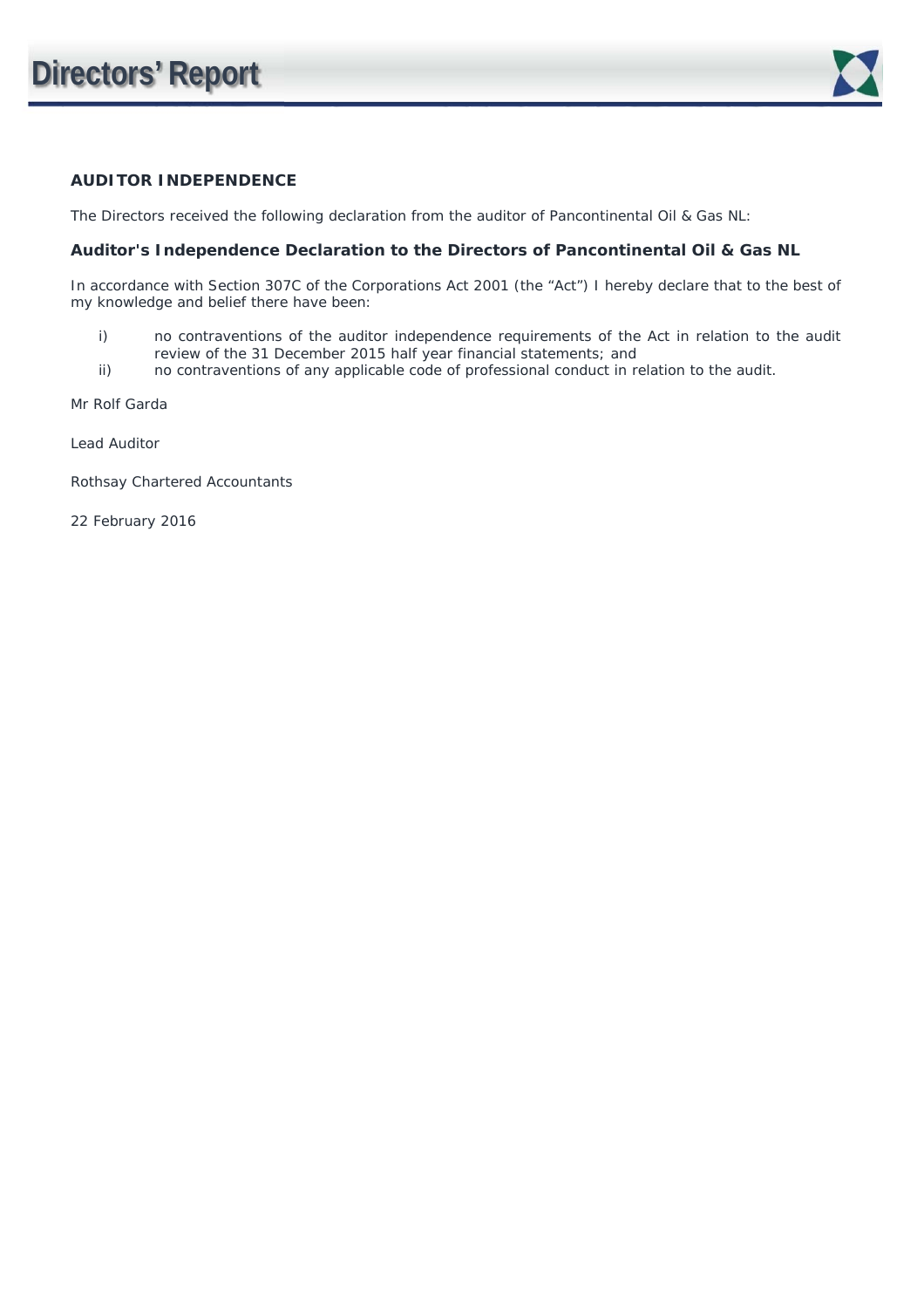

# **DIRECTORS' DECLARATION FOR THE HALF YEAR ENDED 31 DECEMBER 2015**

The Directors declare that:

- (a) The attached Financial Statements and Notes thereto comply with Accounting Standards;
- (b) The attached Financial Statements and Notes thereto give a true and fair view of the financial position and performance of the consolidated entity;
- (c) In the Directors' opinion, the attached Financial Statements and Notes thereto are in accordance with the Corporations Act, 2001; and
- (d) In the Directors' opinion, there are reasonable grounds to believe that Pancontinental Oil & Gas NL will be able to pay its debts as and when they become due and payable.

This declaration is made in accordance with a Resolution of the Directors pursuant to section 303(5) of the Corporations Act, 2001.

On behalf of the Directors

EA Myers Director PERTH, 22 February 2016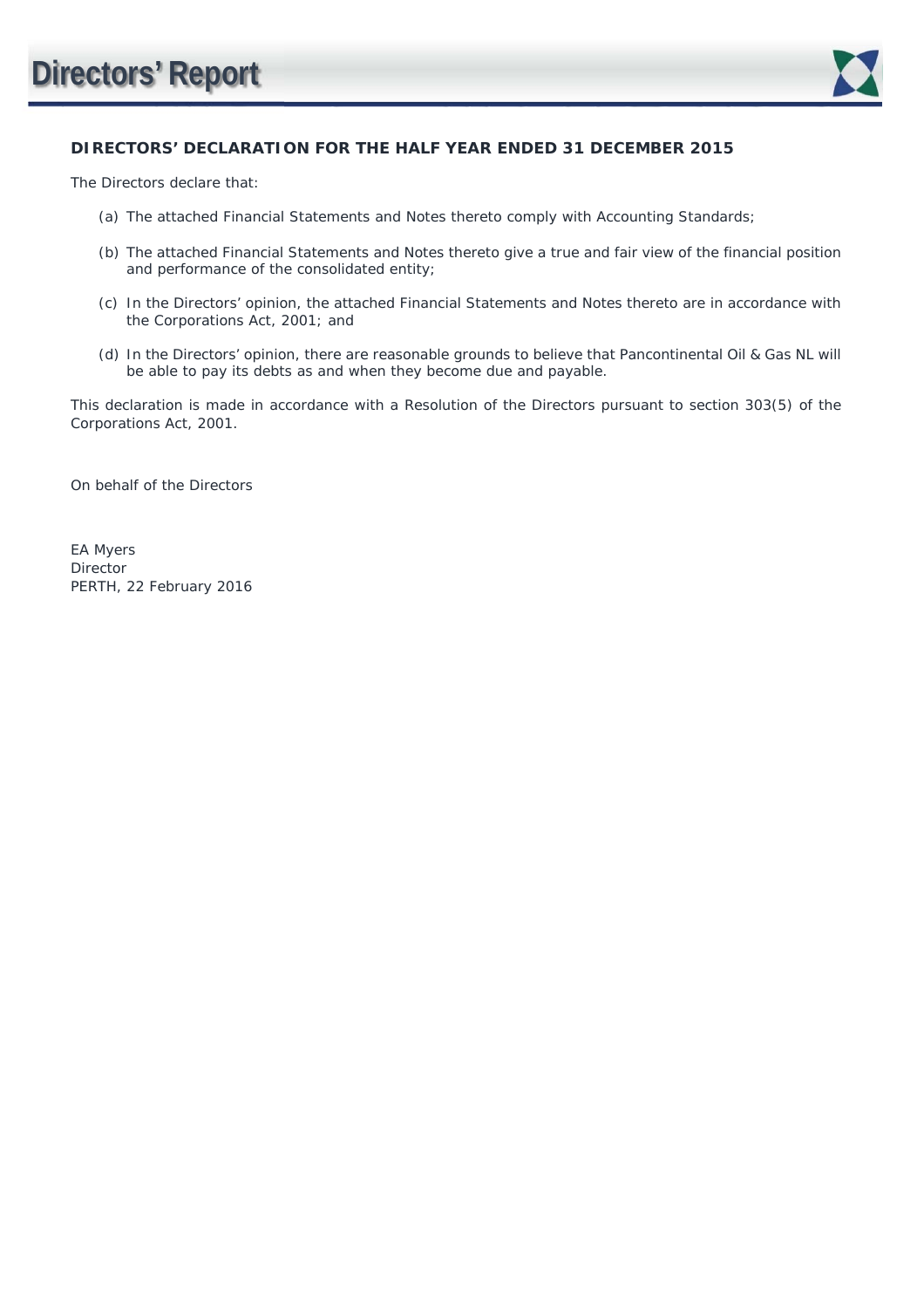

Level 1, Lincoln House, 4 Ventnor Avenue, West Perth WA 6005 P.O. Box 8716, Perth Business Centre WA 6849 Phone (08) 9486 7094 www.rothsayresources.com.au

#### Independent Review Report to the Members of Pancontinental Oil & Gas NL

#### The financial report and directors' responsibility

The interim consolidated financial report comprises the statement of financial position, statement of comprehensive income. statement of changes in equity, cashflow statement, accompanying notes to the financial statements, and the directors' declaration for Pancontinental Oil & Gas NL for the half-year ended 31 December 2015.

The Company's directors are responsible for the preparation and fair presentation of the consolidated financial report in accordance with Australian Accounting Standard AASB 134 Interim Financial Reporting and the Corporations Act 2001. This includes responsibility for the maintenance of adequate accounting records and internal controls that are designed to prevent and detect fraud and error, and for the accounting policies and accounting estimates inherent in the financial report.

#### **Review approach**

We conducted our review in accordance with Auditing Standard on Review Engagements ASRE 2410 Review of an Interim Financial Report Performed by the Independent Auditor of the Entity, in order to state whether, on the basis of the procedures described, we have become aware of any matter that makes us believe that the interim consolidated financial report is not in accordance with the Corporations Act 2001 including: giving a true and fair view of the consolidated financial position as at 31 December 2015 and the performance for the half year ended on that date; and complying with Australian Accounting Standard AASB 134 Interim Financial Reporting and the Corporations Regulations 2001. As auditor of Pancontinental Oil & Gas NL. ASRE 2410 requires that we comply with the ethical requirements relevant to the audit of the annual financial report.

A review of an interim financial report consists of making enquiries, primarily of persons responsible for financial and accounting matters, and applying analytical and other review procedures. A review is substantially less in scope than an audit conducted in accordance with Australian Auditing Standards and consequently does not enable us to obtain assurance that we would become aware of all significant matters that might be identified in an audit. Accordingly we do not express an audit opinion.

#### Independence

In conducting our review we have complied with the independence requirements of the Corporations Act 2001.

#### Conclusion

Based on our review, which is not an audit, we have not become aware of any matter that makes us believe that the interim consolidated financial report of Pancontinental Oil & Gas NL is not in accordance with the Corporations Act 2001, including:

- giving a true and fair view of the consolidated financial position as at 31 December 2015 and of the performance  $\bullet$ for the half-year ended on that date; and
- complying with Australian Accounting Standard AASB134 Interim Financial Reporting and the Corporations Regulations 2001.

**Rothsay Auditing** 22<sup>nd</sup> February 2016 Dated

Userdo

**Rolf Garda** Partner

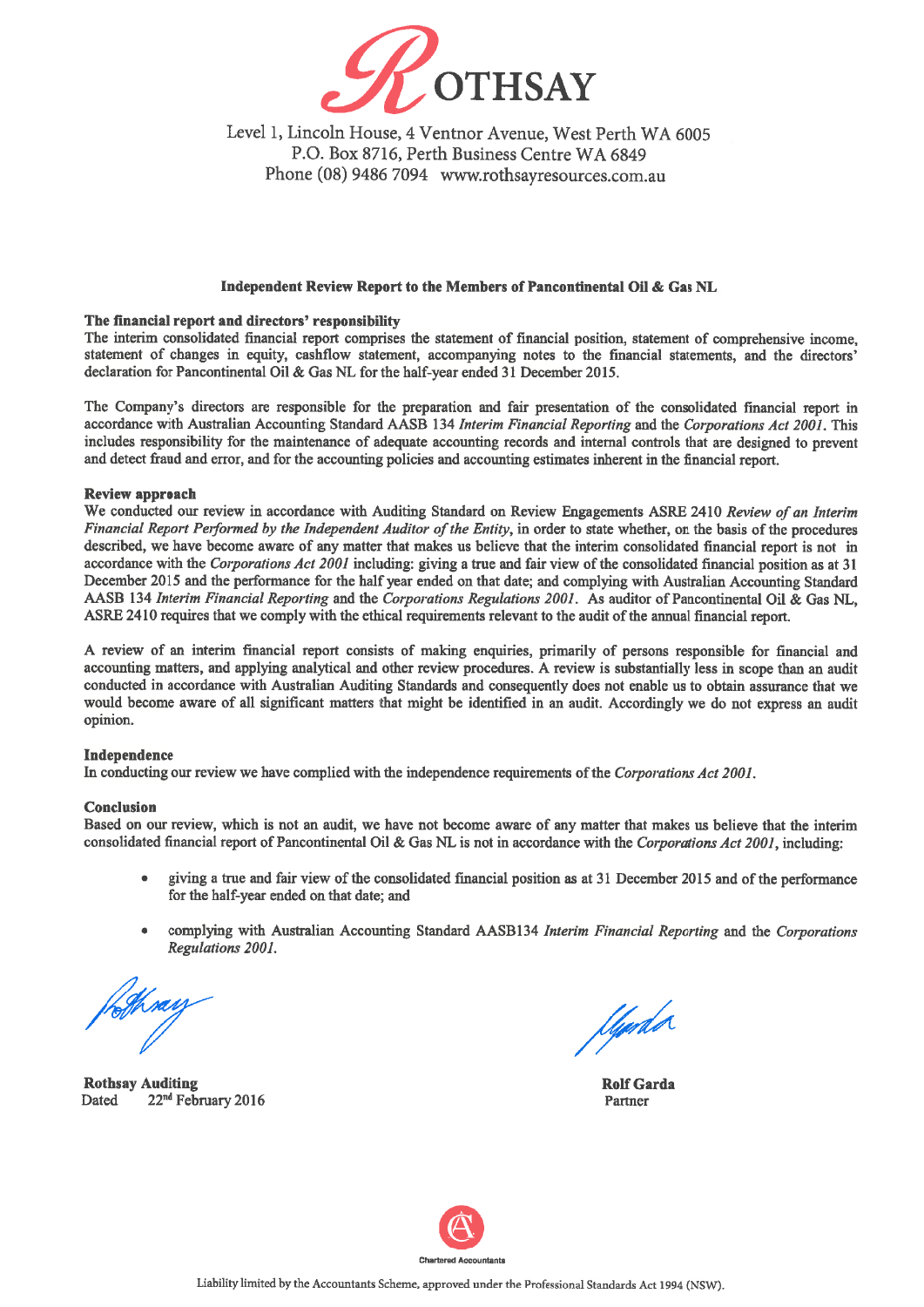

| <b>HALF YEAR ENDED 31 DECEMBER 2015</b>                         | <b>Notes</b>   | <b>CONSOLIDATED</b>     |                           |
|-----------------------------------------------------------------|----------------|-------------------------|---------------------------|
|                                                                 |                |                         | Half Year to Half Year to |
|                                                                 |                | Dec 2015                | Dec 2014                  |
|                                                                 |                | \$                      | \$                        |
| <b>OPERATING ACTIVITIES</b>                                     |                |                         |                           |
| Depreciation and amortisation                                   |                | (12, 679)               | (631)                     |
| Director remuneration and benefits<br>Audit fees                |                | (285, 838)<br>(10, 481) | (433, 251)<br>(37,698)    |
| Exploration - generative & refunds                              | $\overline{7}$ | (4,031,710)             | 509,924                   |
| Annual report costs                                             |                | (13, 249)               | (7, 454)                  |
| <b>ASX</b> fees                                                 |                | (28, 532)               | (34, 482)                 |
| Administration, accounting and secretarial fees                 |                | (1, 957)                | (2,082)                   |
| Insurance                                                       |                | (26, 683)               | (19, 217)                 |
| Legal fees                                                      |                | (15, 812)               | (3, 762)                  |
| Share registry costs                                            |                | (11, 707)               | (20, 083)                 |
| Rent and outgoings                                              |                | (60, 803)               | (76, 500)                 |
| Travel                                                          |                | (12, 832)               | (48, 047)                 |
| Salaries and entitlements                                       |                | (172, 973)              | (85, 738)                 |
| Other revenues and expenses                                     |                | (98, 126)               | (135, 703)                |
| <b>TOTAL OPERATING ACTIVITIES</b>                               |                | (4, 783, 382)           | (394, 724)                |
|                                                                 |                |                         |                           |
| <b>FINANCING ACTIVITIES</b>                                     |                |                         |                           |
| Financing income                                                |                | 25,460                  | 236,531                   |
| Financing expense                                               |                |                         |                           |
| <b>TOTAL FINANCING ACTIVITIES</b>                               |                | 25,460                  | 236,531                   |
|                                                                 |                |                         |                           |
| PROFIT/(LOSS) BEFORE INCOME TAX                                 |                | (4, 757, 922)           | (158, 193)                |
| Income tax expense                                              |                |                         |                           |
| PROFIT/(LOSS) FOR THE PERIOD                                    |                | (4, 757, 922)           | (158, 193)                |
|                                                                 |                |                         |                           |
| OTHER COMPREHENSIVE INCOME/(LOSS)<br>Other comprehensive income |                |                         |                           |
| TOTAL OTHER COMPREHENSIVE INCOME/(LOSS)                         |                |                         |                           |
|                                                                 |                |                         |                           |
| TOTAL COMPREHENSIVE INCOME/(LOSS) FOR THE                       |                |                         |                           |
| <b>PERIOD</b>                                                   |                | (4, 757, 922)           | (158, 193)                |
| Basic earnings per share (cents per share)                      |                | (0.41)                  | (1.66)                    |
| Diluted earnings per share (cents per share)                    |                | (0.41)                  | (1.66)                    |
|                                                                 |                |                         |                           |

The Statement of Comprehensive Income is to be read in conjunction with the Notes to the Financial Statements.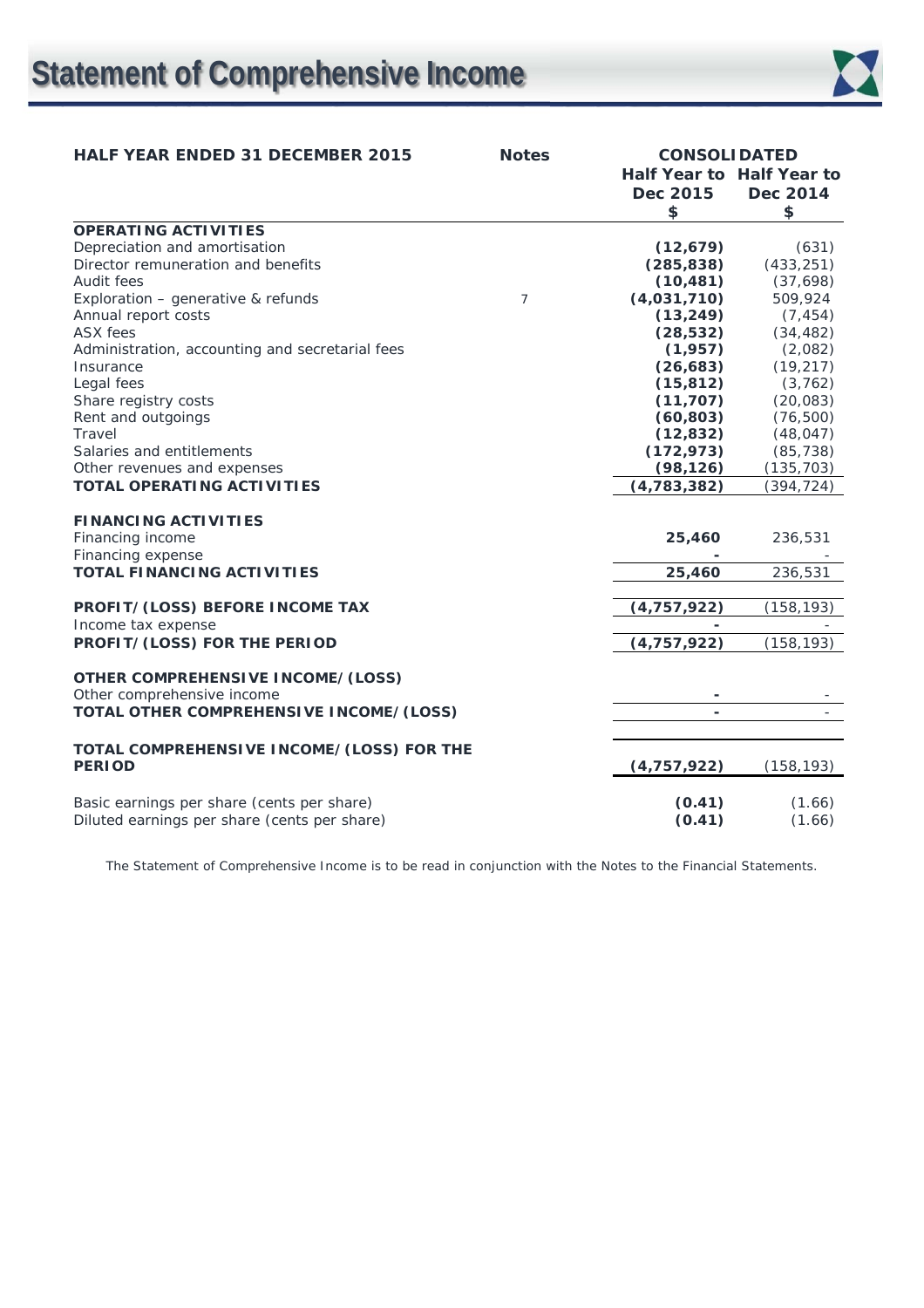

# **AT 31 DECEMBER 2015 Notes CONSOLIDATED Dec 2015 Jun 2015 \$ \$ CURRENT ASSETS**  Cash assets 3 **1,063,944** 1,345,837 Trade and other receivables **33,949** 51,839 **TOTAL CURRENT ASSETS 1,097,893** 1,397,676 **NON-CURRENT ASSETS**  Property, plant and equipment **73,178** 83,257 Deferred exploration, evaluation and development costs **9,168,275** 13,399,620 **TOTAL NON-CURRENT ASSETS 9,241,453** 13,482,877 **TOTAL ASSETS 10,339,346** 14,880,553 **CURRENT LIABILITIES**  Trade and other payables **798,994** 1,248,123 **TOTAL CURRENT LIABILITIES 798,994** 1,248,123 **NON-CURRENT LIABILITIES**  Provision for employee entitlements **12,687** 8,427 **TOTAL CURRENT LIABILITIES** 12,687 8,427 **TOTAL LIABILITIES** 811,681 **1,256,550 NET ASSETS 9,527,665** 13,624,003 **EQUITY**  Parent entity interest Contributed equity **100,073,582** 99,411,998 Reserves **154,000** 154,000 Accumulated losses **(90,699,917)** (85,941,995) Total parent entity interest in equity **9,527,665** 13,624,003 **TOTAL EQUITY 9,527,665** 13,624,003

The Statement of Financial Position is to be read in conjunction with the Notes to the Financial Statements.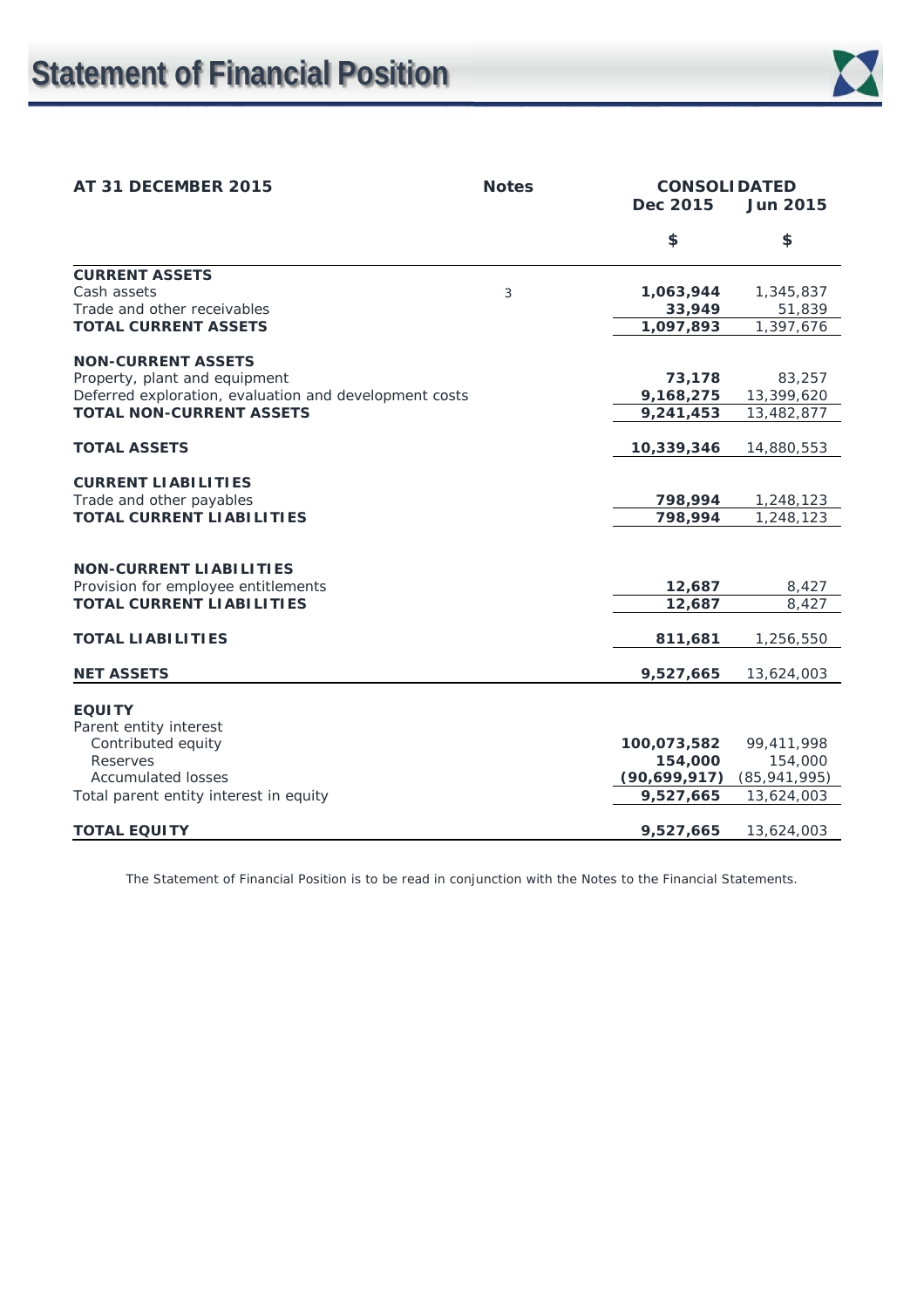

# **AT 31 DECEMBER 2015**

| <b>Consolidated</b>               | <b>Share Capital</b> | <b>Retained</b> | Option         | Total         |
|-----------------------------------|----------------------|-----------------|----------------|---------------|
|                                   |                      | Earnings        | <b>Reserve</b> | <b>Equity</b> |
|                                   | \$                   | \$              | \$             | \$            |
| Balance at 1 July 2015            | 99,411,998           | (85, 941, 995)  | 154,000        | 13,624,003    |
| <b>Profit or loss</b>             |                      | (4,757,922)     |                | (4, 757, 922) |
| Other comprehensive income/(loss) |                      |                 |                |               |
| Shares issued (net of costs)      | 661,584              |                 |                | 661,584       |
| <b>Share options</b>              |                      |                 |                |               |
| Balance at 31 December 2015       | 100,073,582          | (90, 699, 917)  | 154,000        | 9,527,665     |
|                                   |                      |                 |                |               |
| Balance at 1 July 2014            | 99,411,998           | (44, 254, 537)  | 345,179        | 55,502,640    |
| Profit or loss                    |                      | (158, 193)      |                | (158, 193)    |
| Other comprehensive income/(loss) |                      |                 |                |               |
| Shares issued (net of costs)      |                      |                 |                |               |
| Share options                     |                      | 191,180         | (191, 179)     |               |
| Balance at 31 December 2014       | 99,411,998           | (44,221,550)    | 154,000        | 55,344,448    |

The above Statement of Changes in Equity is to be read in conjunction with the Notes to the Financial Statements.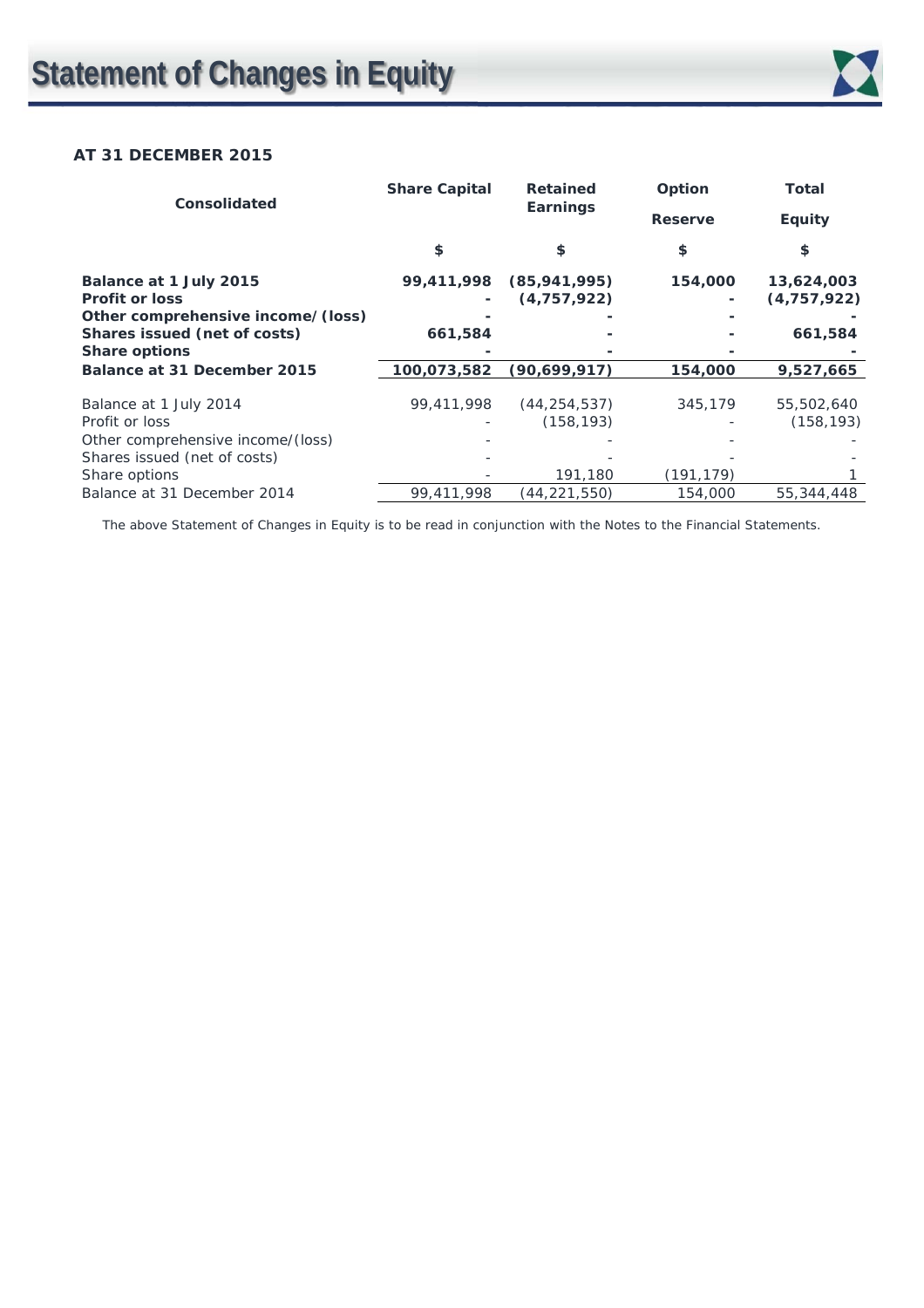| <b>HALF YEAR ENDED 31 DECEMBER 2015</b>                      |                     | <b>CONSOLIDATED</b> |
|--------------------------------------------------------------|---------------------|---------------------|
|                                                              | <b>Half Year to</b> | <b>Half Year to</b> |
|                                                              | Dec 2015            | Dec 2014            |
|                                                              | \$                  | \$                  |
| CASH FLOWS FROM OPERATING ACTIVITIES                         |                     |                     |
| Payments to suppliers and employees                          | (679, 282)          | (965, 304)          |
| Recharges & refunds of exploration expenditure               |                     | 658,580             |
| Expenditure on exploration interests                         | (315,053)           | (826, 474)          |
| NET CASH FLOWS FROM/(USED IN) OPERATING                      |                     |                     |
| <b>ACTIVITIES</b>                                            | (994, 335)          | (1, 133, 198)       |
| <b>CASH FLOWS FROM INVESTING ACTIVITIES</b>                  |                     |                     |
| Purchase of property, plant and equipment                    | (2,600)             |                     |
| NET CASH FLOWS FROM/(USED IN) INVESTING                      |                     |                     |
| <b>ACTIVITIES</b>                                            | (2,600)             |                     |
|                                                              |                     |                     |
| <b>CASH FLOWS FROM FINANCING ACTIVITIES</b>                  |                     |                     |
| Interest received                                            | 11,771              | 193,480             |
| Proceeds from issues of ordinary shares                      | 738,000             |                     |
| Share issue costs                                            | (50, 034)           |                     |
| NET CASH FLOWS FROM/(USED IN) FINANCING<br><b>ACTIVITIES</b> |                     |                     |
|                                                              | 699,737             | 193,480             |
| NET INCREASE/(DECREASE) IN CASH HELD                         | (297, 198)          | (939, 718)          |
| Add opening cash brought forward                             | 1,345,837           | 9,665,484           |
| Effects of exchange rate changes                             | 15,305              | 53,198              |
| <b>CLOSING CASH CARRIED FORWARD</b>                          | 1,063,944           | 8,778,964           |

The above Statement of Cash Flows is to be read in conjunction with the Notes to the Financial Statements.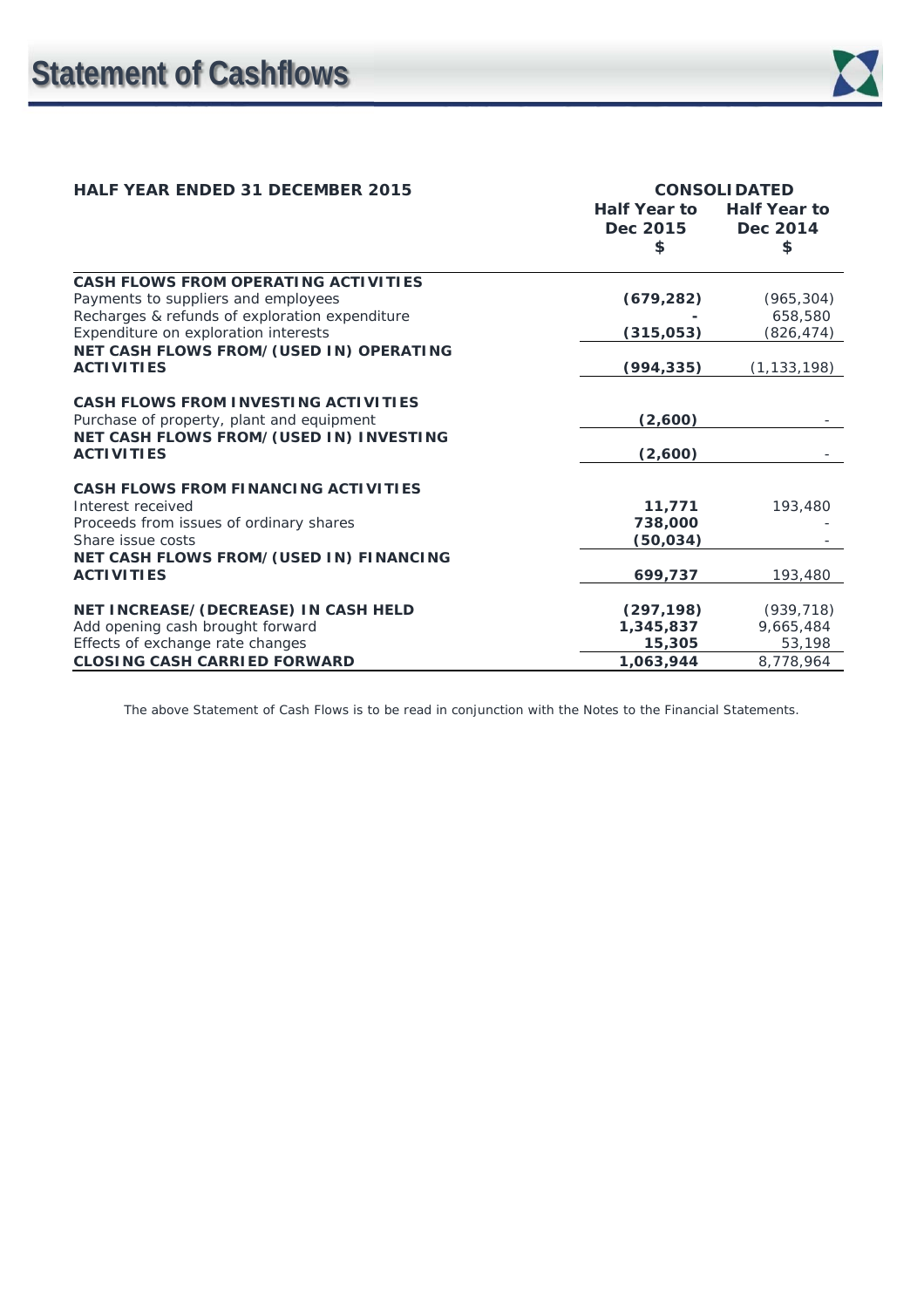

# **For the Half Year ended 31 December 2015**

### **1. Basis of Preparation of Half Year Financial Statements**

This general purpose financial report for the Half Year ended 31 December 2015 has been prepared in accordance with the Corporations Act 2001 and Accounting Standard AASB 134: Interim Financial Reporting. This Half Year Report does not include all the notes of the type normally included in an annual financial report. Accordingly, this report should be read in conjunction with the Annual Report for the year ended 30 June 2015 and public announcements made by Pancontinental Oil & Gas NL during the Half Year in accordance with any continuous disclosure obligations arising under the Corporations Act, 2001.

The accounting policies have been consistently applied to all the periods presented, unless otherwise stated.

#### *Principles of Consolidation*

The consolidated financial statements are those of the consolidated entity, comprising Pancontinental Oil & Gas NL and the companies it controlled from time to time during the half year and at balance date.

Information from the financial statements of subsidiaries is included from the date the parent company obtains control until such time as control ceases. Where there is loss of control of a subsidiary, the consolidated financial statements include the results for that part of the reporting period during which the company had control. All intercompany balances and transactions, including unrealised profits arising from intra group transactions, have been eliminated in full.

#### *Cash*

Cash and cash equivalents includes cash on hand, deposits held at call with financial institutions, other short term, highly liquid investments with original maturities of three months or less that are readily convertible to known amounts of cash and which are subject to an insignificant risk of changes in value.

#### *Taxation*

The Company has not brought to account the estimated future income tax benefits attributable to tax losses and temporary differences as a deferred tax asset, as it is not yet considered probable that future taxable profit will be available for utilisation.

#### *Impairment of Assets*

The recoverable amount of an asset is determined as the higher of net selling price and value in use.

Plant and equipment is carried at cost less accumulated depreciation and any accumulated impairment losses. The fair value of plant and equipment, as determined by reference to observable prices, is not materially different to the carrying amount.

# *Capitalisation of Exploration and Evaluation Costs*

The Company complies with AASB 6 *Exploration for and Evaluation of Mineral Resources*. Costs arising from exploration and evaluation activities are carried forward provided such costs are expected to be recouped through successful development, or by sale, or where exploration and evaluation activities have not, at reporting date, reached a stage to allow reasonable assessment regarding the existence of economically recoverable reserves.

Costs carried forward in respect of an area that is abandoned are written off in the year which the decision to abandon is made.

#### *Significant Accounting Policies & Changes in Accounting Policies*

The accounting policies applied by the consolidated entity in this consolidated interim financial report are the same as those applied by the consolidated entity in its consolidated financial report as at and for the year ended 30 June 2015.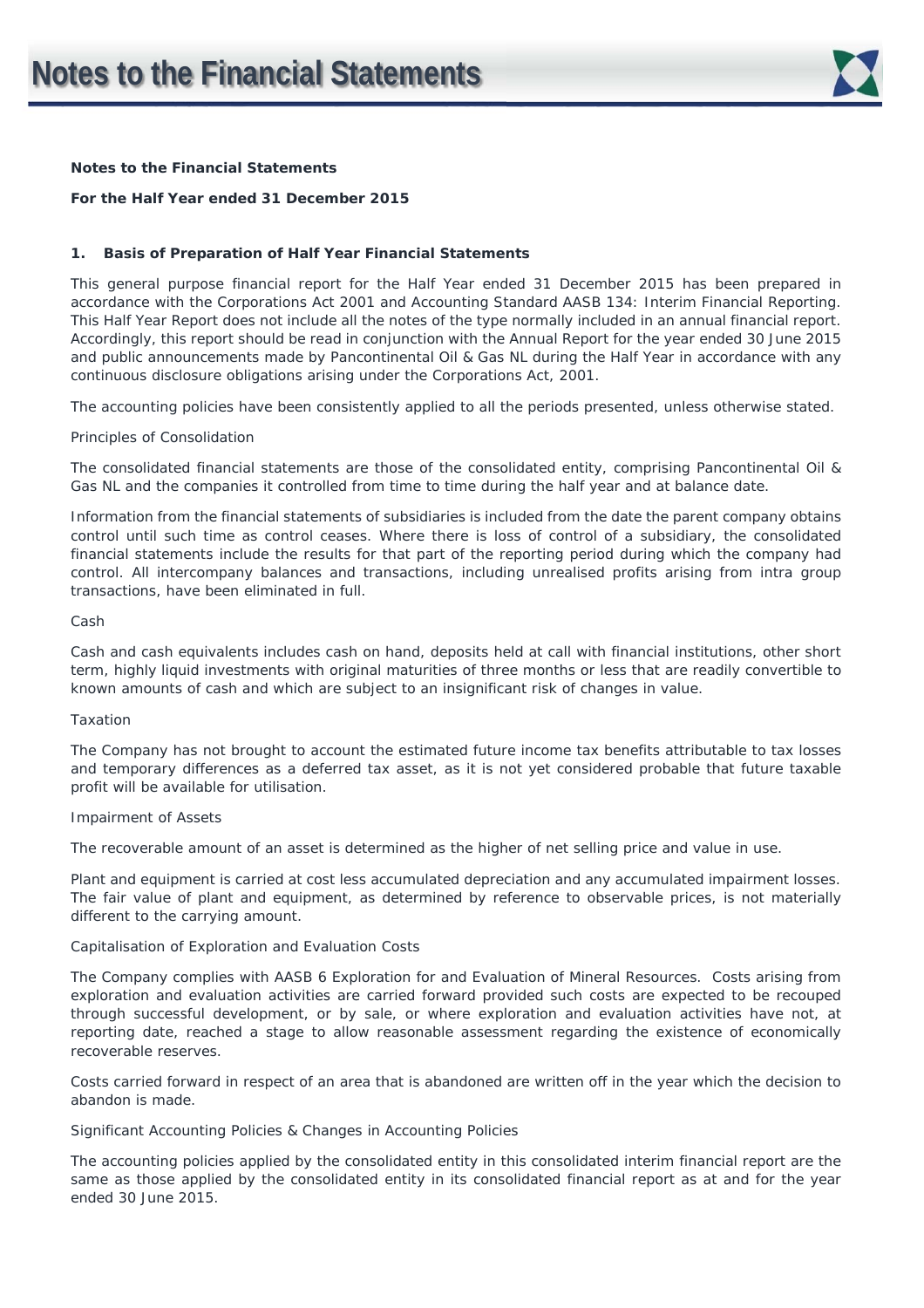

# **For the Half Year ended 31 December 2015**

# **1. Basis of Preparation of Half Year Financial Statements Continued**

In the half year ended 31 December 2015, the Group has reviewed all of the new and revised Standards and Interpretations issued by the AASB that are relevant to its operations and effective for annual reporting periods beginning on or after 1 July 2015.

It has been determined by the Group that there is no impact, material or otherwise, of the new and revised Standards and Interpretations on its business and, therefore, no change is necessary to Group accounting policies.

The Group has also reviewed all new Standards and Interpretations that have been issued but are not yet effective for the half year ended 31 December 2015. As a result of this review the Group has determined that there is no impact, material or otherwise, of the new and revised Standards and Interpretations on its business and, therefore, no change necessary to Group accounting policies.

# **2. Accumulated Losses**

|                                                                                                                | <b>Half Year</b><br><b>Ended</b><br>31-Dec-15<br>\$. | <b>Half Year</b><br><b>Ended</b><br>31-Dec-14<br>\$ |
|----------------------------------------------------------------------------------------------------------------|------------------------------------------------------|-----------------------------------------------------|
| Loss from ordinary activities after related income tax expense<br>Accumulated profits (losses) brought forward | (4, 757, 922)<br>(85, 941, 995)                      | (158, 193)<br>(44, 254, 537)                        |
| Adjustment from options (options vesting and expiring)<br>Accumulated profits (losses) at end of Half Year     | (90, 699, 917)                                       | 191,180<br>(44,221,550)                             |
|                                                                                                                |                                                      |                                                     |

# **3. Reconciliation of Cash**

| Cash at the end of the Half Year as shown in the Statement of<br>Cash Flows is reconciled to the related items in the Financial<br>Statements as follows: | $31 - Dec - 15$ | $30 - Jun - 15$ |
|-----------------------------------------------------------------------------------------------------------------------------------------------------------|-----------------|-----------------|
| Deposits – at call                                                                                                                                        | 901,506         | 998.777         |
| Deposits – security                                                                                                                                       | 20,000          | 180,600         |
| Cash on hand and at bank                                                                                                                                  | 142,438         | 166,460         |
| Cash and Equivalents at 31 December                                                                                                                       | 1,063,944       | 1,345,837       |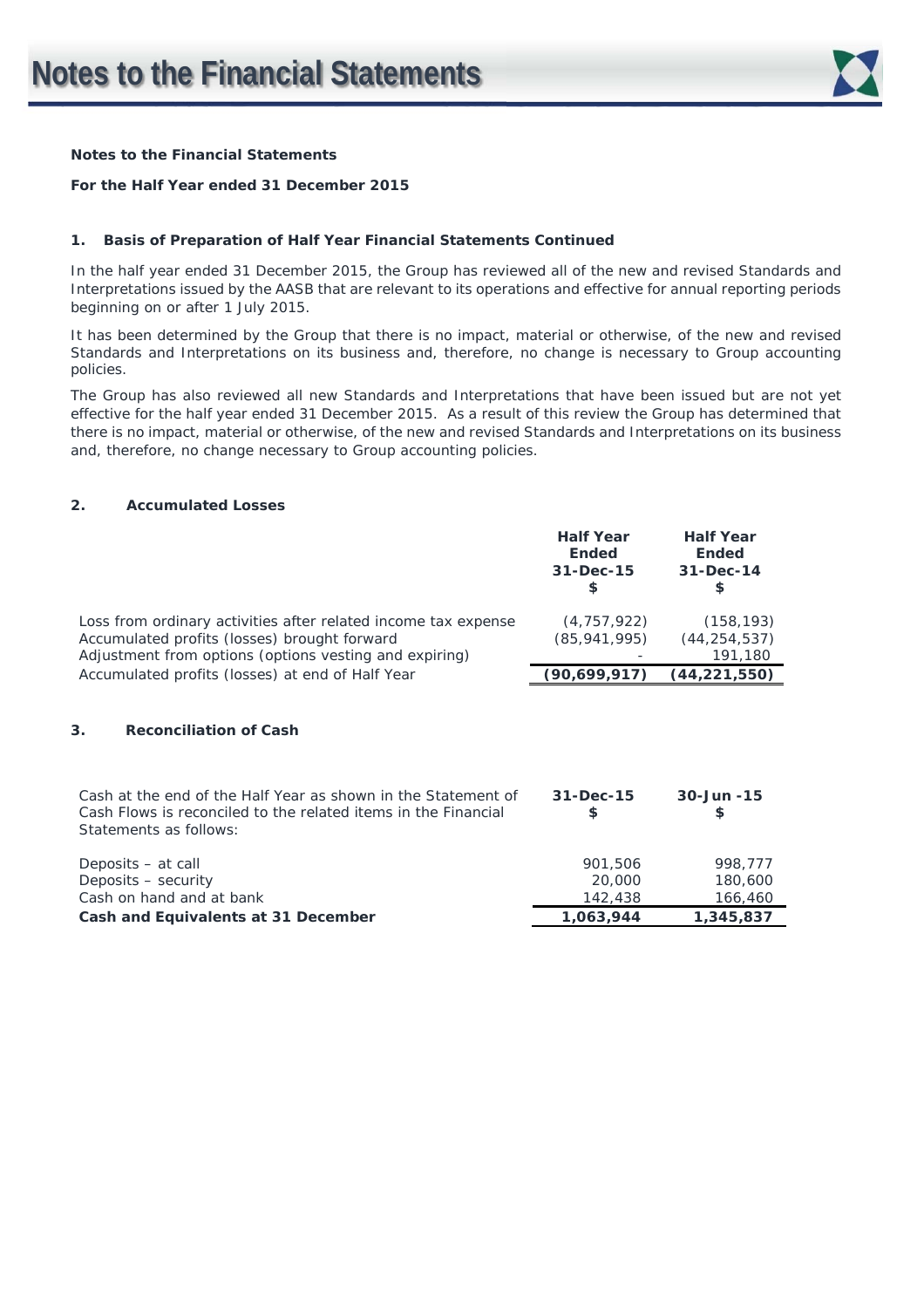

# **For the Half Year ended 31 December 2015**

# **4. Issued and Quoted Securities at end of current Half Year**

| <b>Category of Securities</b>                      | <b>Number</b><br><b>Issued</b> | <b>Number</b><br>Quoted      |                 |               |
|----------------------------------------------------|--------------------------------|------------------------------|-----------------|---------------|
| Ordinary Shares at 30 June 2015:                   | 1,150,994,096                  | 1,150,994,096                |                 |               |
| Issued during Half Year ended<br>31 December 2015: | 184,500,000<br>1,335,494,096   | 184,500,000<br>1,335,494,096 |                 |               |
|                                                    |                                |                              | <b>Exercise</b> | <b>Expiry</b> |
| Options at beginning of the<br>Half Year           | 2,750,000                      | $\overline{\phantom{a}}$     | \$0.12          | 29 Nov 16     |
|                                                    | 2,750,000                      |                              |                 |               |
| Issued during the Half Year                        |                                |                              |                 |               |
|                                                    | ٠                              | ٠                            |                 |               |
| Expired during the Half Year                       |                                |                              |                 |               |
|                                                    |                                |                              |                 |               |
| Options at end of the Half Year                    | 2,750,000                      |                              | \$0.12          | 29 Nov 16     |
|                                                    | 2,750,000                      | ٠                            |                 |               |

# **5. Earnings per Share**

|                                                                                                                                                                                                                                                             | <b>Half Year</b><br><b>Ended</b><br>31-Dec-15 | <b>Half Year</b><br><b>Ended</b><br>$31 - Dec-14$ |
|-------------------------------------------------------------------------------------------------------------------------------------------------------------------------------------------------------------------------------------------------------------|-----------------------------------------------|---------------------------------------------------|
| Basic earnings per share - cents<br>Diluted earnings per share is not materially different from Basic<br>earnings per share<br>The weighted average number of ordinary shares outstanding<br>during the Half Year used in the calculation of basic earnings | (0.41)<br>(0.41)                              | (0.01)<br>(0.01)                                  |
| per share                                                                                                                                                                                                                                                   |                                               | 1.335.494.096 1.150.994.096                       |

# **6. Segmental Information**

The Company operates in Australian and African regions, however internal reporting is conducted on an entity wide basis.